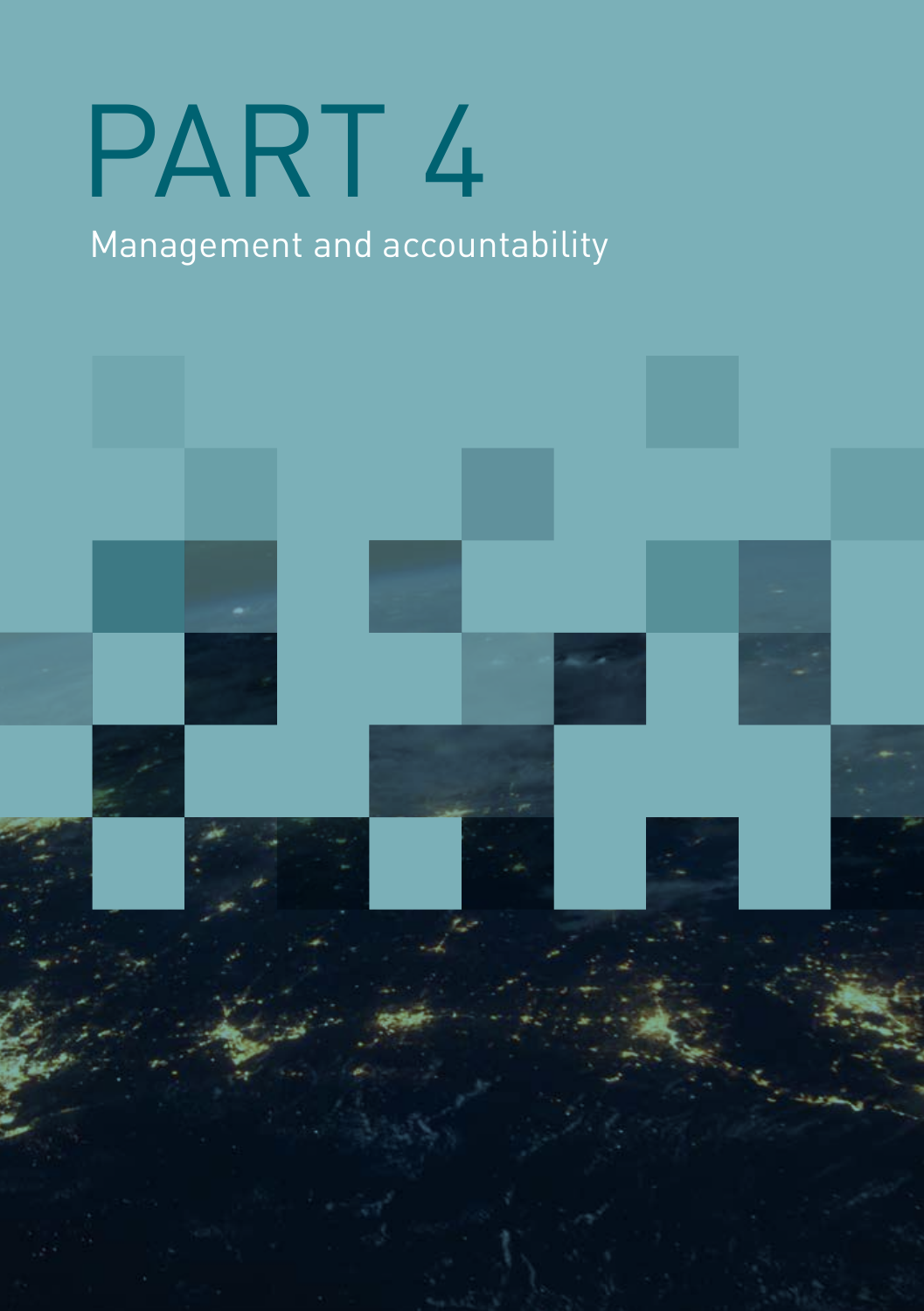# Management and accountability

# Governance

Since 1990, the Federal Court has been self-administering, with a separate budget appropriation and reporting arrangement to the Parliament.

Under the Federal Court of Australia Act 1976, the Chief Justice is responsible for managing the Court's administrative affairs. The Chief Justice is assisted by the CEO and Principal Registrar.

The Act also provides that the Chief Justice may delegate any of his or her administrative powers to judges, and that the CEO and Principal Registrar may exercise powers on behalf of the Chief Justice in relation to the Court's administrative affairs.

In practice, the Court's governance involves two distinct structures: the management of the Court through its registry structure, and the judges' committee structure that facilitates the collegiate involvement of the judges of the Court. Judges also participate in the management of the Court through formal meetings of all judges. The registries and the judges' committees are discussed in more detail in this part.

# Judges' committees

There are a number of committees of judges of the Court. These committees assist with the administration of the Court and play an integral role in managing issues related to the Court's administration, as well as its rules and practice.

An overarching Operations and Finance Committee, chaired by the Chief Justice, assists the Chief Justice with the management of the administration of the Court. The Chief Justice is also assisted by standing committees that focus on a number of specific issues. In addition, other ad hoc committees and working parties are established from time to time to deal with particular issues.

An overarching National Practice Committee assists the Chief Justice in the management of the business of the Court and on practice and procedure reform and improvement. There are also a small number of standing committees that focus on specific issues within the framework

of the Court's practice and procedure. All of the committees are supported by senior court staff. The committees report to all judges at the biannual judges' meetings.

# Judges' meetings

National meetings of all judges are held on a biannual basis. A national judges' meeting was held in November 2019, which dealt with matters such as reforms of the Court's practice and procedure, amendments to the Rules of the Court, management of the Court's finances and updates on the Court's digital initiatives, including the progress of digital hearings. The national judges' meeting scheduled for April 2020 did not proceed due to the COVID-19 pandemic.

# External scrutiny

The Court was not the subject of any reports by a Parliamentary committee or the Commonwealth Ombudsman. The Court was not the subject of any judicial decisions or decisions of administrative tribunals regarding its operations as a statutory agency for the purposes of the Public Service Act 1999 or as a non-corporate entity under the Public Governance, Performance and Accountability Act 2013.

# Commonwealth Courts Corporate Services

# **Overview**

The Commonwealth Courts Corporate Services (Corporate Services) includes communications, finance, human resources, library, information technology (IT), procurement and contract management, property, judgment publishing, risk oversight and management, and statistics.

Corporate Services is managed by the Federal Court CEO and Principal Registrar who consults with heads of jurisdiction and the other CEOs in relation to the performance of this function. Details relating to corporate services and consultation requirements are set out in an MOU.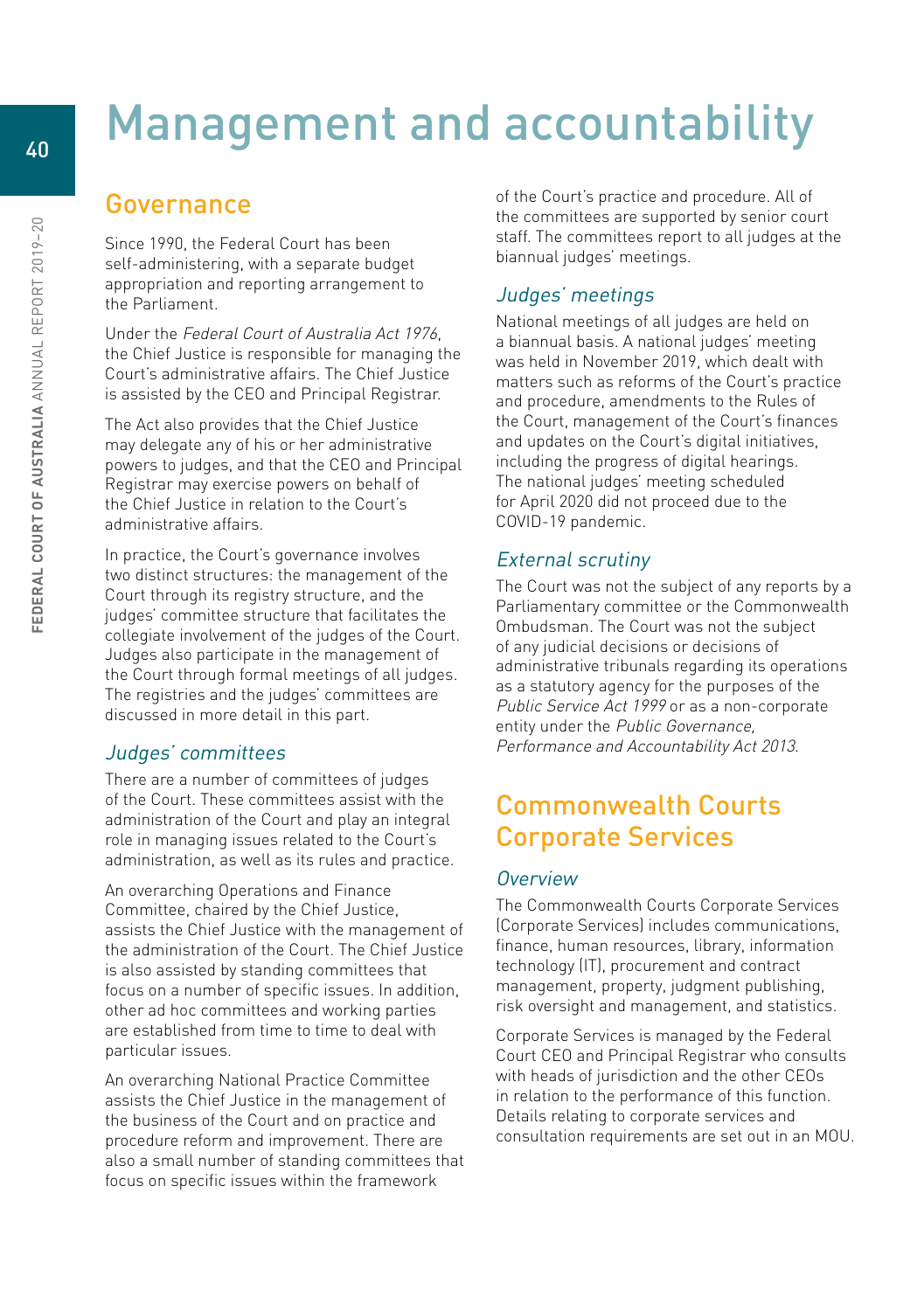Corporate Services generates efficiencies by consolidating resources, streamlining processes and reducing duplication. The savings gained from reducing the administrative burden on each of the courts are reinvested to support the core functions of the Courts.

# **Objectives**

The objectives of Corporate Services are to:

- provide accurate, accessible and up-to-date information and advice
- standardise systems and processes to increase efficiency
- build an agile and skilled workforce ready to meet challenges and changes, and
- create a national technology framework capable of meeting the needs of the Courts into the future.

# Purpose

Corporate Services is responsible for supporting the corporate functions of the Federal Court, Family Court, Federal Circuit Court and the National Native Title Tribunal.

During 2019–20, the work of Corporate Services focused on supporting the evolving needs of judges and staff across all the courts and tribunals, while delivering on required efficiencies to meet reduced appropriations.

The following outlines the work of Corporate Services, including major projects and achievements, during 2019–20.

# The work of Corporate Services in 2019–20

#### Financial management

The Federal Court, Family Court and Federal Circuit Court have a Finance Committee which is made up of judges from the courts as well as the CEO and Principal Registrar.

These committees meet periodically and oversee the financial management of their respective courts, with Corporate Services supporting each of these committees.

As the Accountable Authority, the CEO and Principal Registrar of the Federal Court has overarching responsibility for the financial management of the three courts and Corporate Services, together forming the Federal Court of Australia entity.

# Financial accounts

During 2019–20, revenue from ordinary activities totalled \$355.935 million.

Total revenue, in the main, comprised:

- an appropriation from government of \$273.973 million
- \$43.340 million of resources received free of charge, for accommodation occupied by the Court in Commonwealth Law Courts buildings and the Law Courts Building in Sydney
- \$35.450 million of liabilities assumed by other government agencies, representing the notional value of employer superannuation payments for the Courts' judges, and
- \$3.172 million from the sale of goods and services and other revenue and gains.

Total expenses as per the financial statements are \$353.481m. This comprises \$110.159 million in judges' salaries and related expenses, \$118.666 million in employees' salaries and related expenses, \$43.842 million in property-related lease expenses, \$48.628 million in other administrative expenses, \$29.955 million in depreciation expenses and \$2.231 million for the write-down and impairment of assets and financial instruments and financing costs.

The net operating result from ordinary activities for 2019–20, as reported in the financial statements, is a surplus of \$2.454 million including depreciation expenses and the accounting impacts of AASB 16 Leases. Depreciation expenses in 2019–20 of \$29.955 million includes depreciation on right of use assets recognised under AASB 16 Leases. To reflect the underlying operating surplus of the Federal Court of Australia entity, in line with Department of Finance guidelines, depreciation expenses of \$29.955 million are excluded and principal payments of lease liabilities of \$17.082 million are included. This effectively reverses the impact of AASB 16 Leases on the underlying result and shows a net surplus from ordinary activities of \$15.327 million for 2019–20.

The surplus is an improvement on the budgeted break-even position due to a number of projects being delayed to future years, primarily due to the uncertainty surrounding the passage of legislation as well as a reduction in travel activity in the final quarter of 2019–20 due to COVID-19 travel restrictions.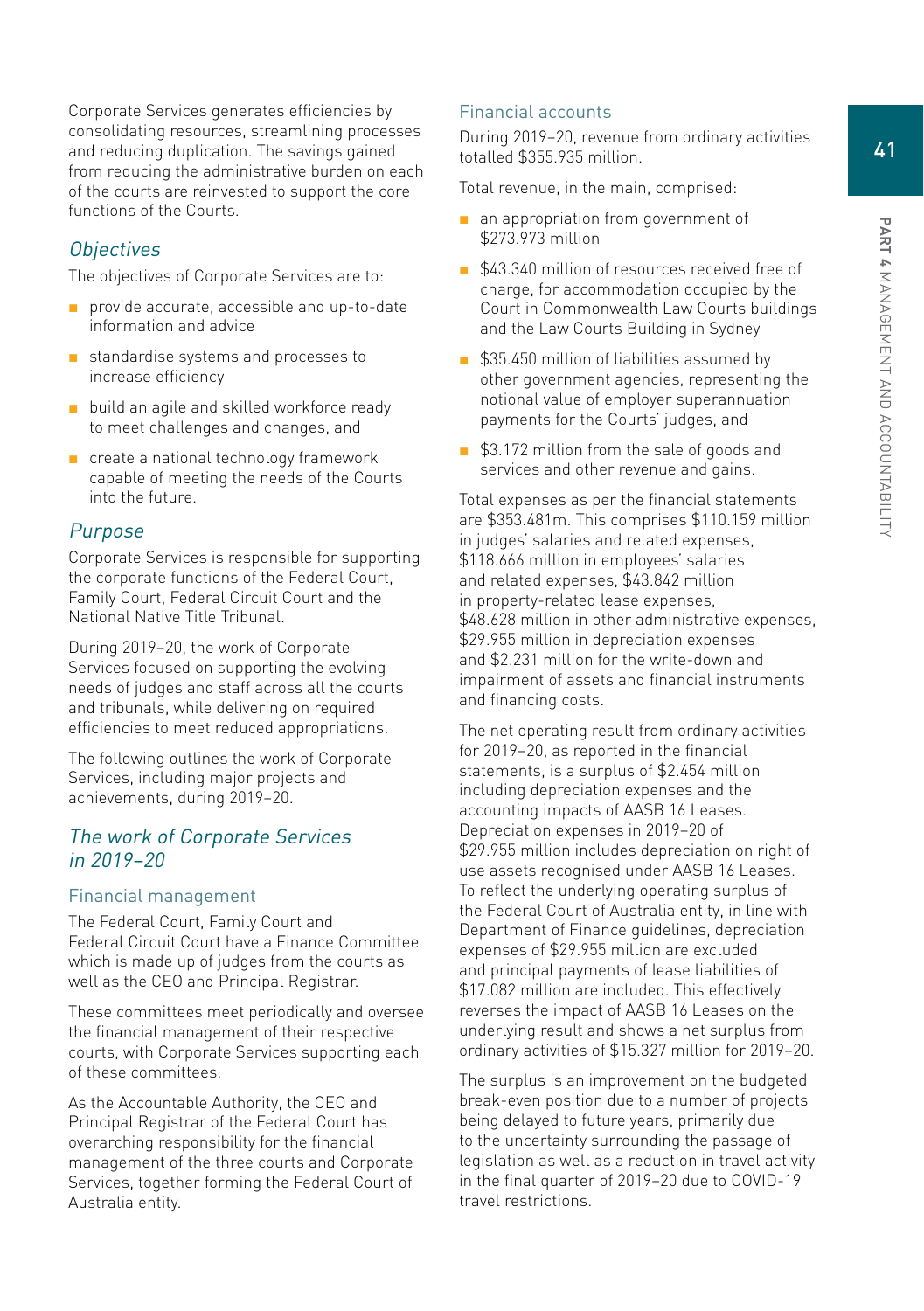The Federal Court has other comprehensive income in 2019–20 of \$4.107 million due to the revaluation of the Court's assets.

The next three-year budget cycle continues to challenge the entity to make further savings. With over 60 per cent of the entity's costs relating to property and judicial costs, which are largely fixed, the ability to reduce overarching costs is limited.

Equity increased from \$73.722 million in 2018–19 to \$105.556 million in 2019–20.

Program statements for each of the Court's programs can be found on page 2 and 3.

# Advertising and marketing services

As required under s 311A of the Commonwealth Electoral Act 1918, the Court must provide details of all amounts paid for advertising and marketing services. A total of \$228,563 was paid for recruitment advertising services in 2019–20. Payments for advertising the notification of native title applications, as required under the Native Title Act 1993, totalled \$97,774 over the reporting year.

The Court did not conduct any advertising campaigns in the reporting period.

#### Grant programs

The Federal Court made no grant payments in 2019–20.

# Corporate governance

# Audit and risk management

The CEO and Principal Registrar of the Federal Court certifies that:

- fraud control plans and fraud risk assessments have been prepared that comply with the Commonwealth Fraud Control Guidelines
- appropriate fraud prevention, detection, investigation and reporting procedures and practices that comply with the Commonwealth Fraud Control Guidelines are in place, and
- the entity has taken all reasonable measures to appropriately deal with fraud relating to the entity. There were no instances of fraud reported during 2019–20.

The entity had the following structures and processes in place to implement the principles and objectives of corporate governance:

- a single Audit Committee overseeing the entity that met five times during 2019–20. The committee comprises an independent chairperson, three judges from the Federal Court, three judges from the Family Court, two judges from the Federal Circuit Court and one additional external member. The CEO and Principal Registrars for each of the Courts, the Executive Director Corporate Services, the Chief Financial Officer and representatives from the internal audit service provider and the Australian National Audit Office (ANAO) attend committee meetings as observers
- internal auditors, O'Connor Marsden and Associates, conducted five internal audits during the year to test the entity's systems of internal control
- a risk management framework including a Risk Management Policy, a Risk Management Plan and a Fraud Control Plan
- internal compliance certificates completed by senior managers, and
- annual audit performed by the ANAO who issued an unmodified audit certificate attached to the annual financial statements.

# Compliance report

There were no significant issues reported under paragraph 19(1)(e) of the Public Governance, Performance and Accountability Act 2013 that relate to non-compliance with the finance law in relation to the entity.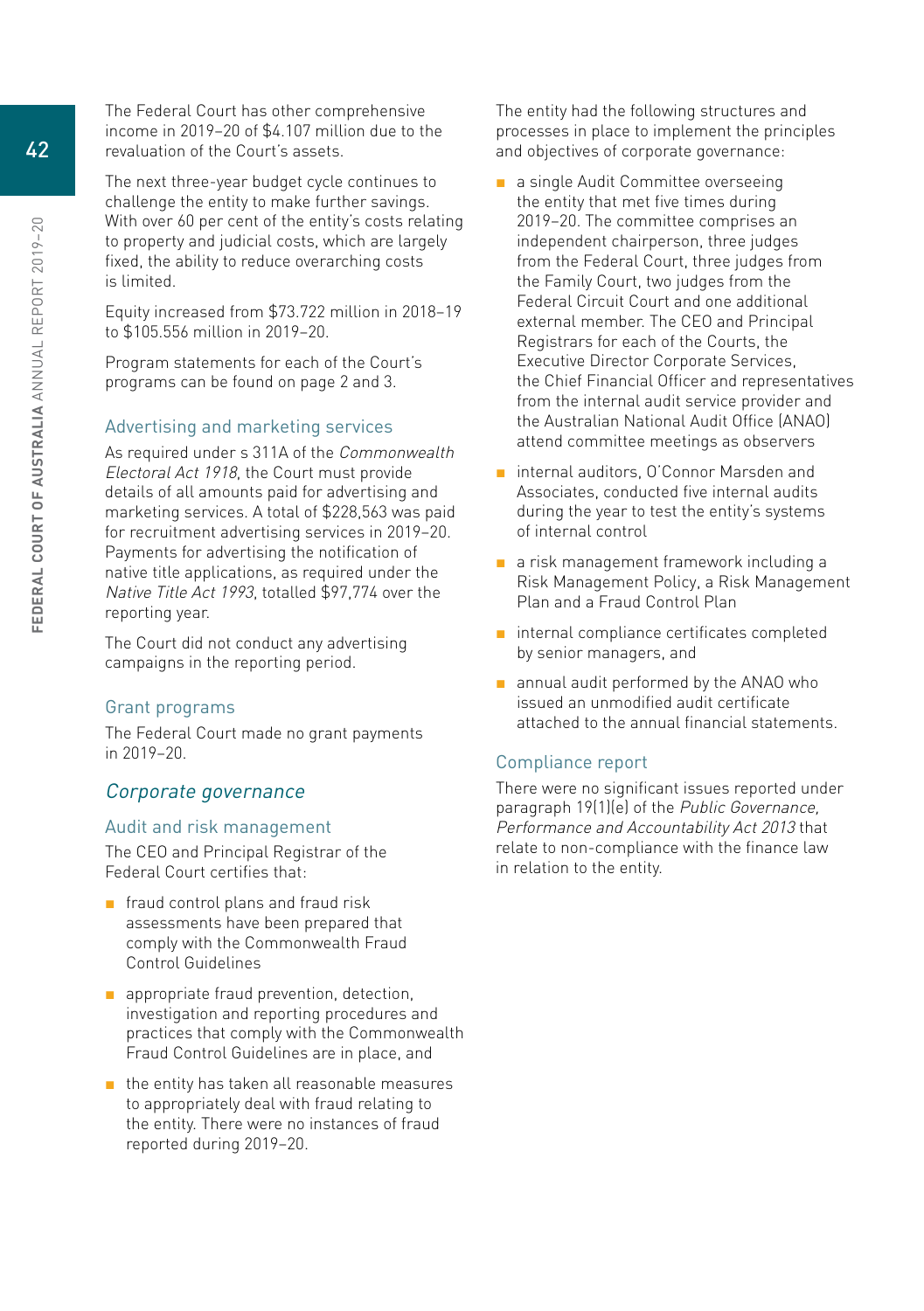# Table 4.1: Audit committee

| <b>MEMBER</b><br><b>NAME</b> | QUALIFICATIONS, KNOWLEDGE, SKILLS OR<br><b>EXPERIENCE (INCLUDE FORMAL AND</b><br><b>INFORMAL AS RELEVANT)</b>                                                                                                                                                                                                                                                                                                                                                                                                    | <b>NUMBER OF</b><br><b>MEETINGS</b><br><b>ENDED/</b><br>TOTAL NUMBER<br><b>OF MEETINGS</b> | <b>TOTAL ANNUAL</b><br><b>REMUNERATION</b> |
|------------------------------|------------------------------------------------------------------------------------------------------------------------------------------------------------------------------------------------------------------------------------------------------------------------------------------------------------------------------------------------------------------------------------------------------------------------------------------------------------------------------------------------------------------|--------------------------------------------------------------------------------------------|--------------------------------------------|
| lan Govey AM                 | ■ Bachelor of Laws (Hons).<br>Bachelor of Economics.<br>Fellow, Australian Academy of Law.<br>• Chair, Banking Code Compliance<br>Committee.<br>■ Chair, Federal Court of Australia Audit<br>Committee.<br>Deputy Chair, Commonwealth Director of<br>Public Prosecutions Audit Committee.<br>Director, Australian Centre of International<br>Commercial Arbitration.<br>Director, Australasian Legal Information<br>Institute (AustLII).<br>Acting Independent Reviewer, ACT<br>Government Campaign Advertising. | 5/5                                                                                        | \$18,125                                   |
|                              | Previously:<br>Head, Australian Government Solicitor.<br>SES positions in the Australian<br>Public Service, including Deputy<br>Secretary of the Commonwealth<br>Attorney-General's Department.                                                                                                                                                                                                                                                                                                                  |                                                                                            |                                            |
| Justice<br><b>Nicholas</b>   | Bachelor of Laws. Bachelor of Arts.<br>$\blacksquare$ Previously a barrister practising in the<br>areas of commercial law and intellectual<br>property law.<br>Appointed Senior Counsel in 2001.<br>Appointed as a Judge to the Federal Court<br>of Australia in 2009.                                                                                                                                                                                                                                           | 5/5                                                                                        | \$0                                        |
| Justice<br>Murphy**          | $\blacksquare$ LLB. B Juris.<br>Senior Partner of law firm (1990–95).<br>п<br>Chairman of national law firm (2005–11)<br>п<br>with responsibilities including financial<br>forecasts, budgeting and risk management.<br>Board Member, Vice President and<br>President, KidsFirst (formerly Children's<br>Protection Society) (2005–present) with<br>responsibilities including financial<br>forecasts, budgeting and risk management.                                                                            | 3/3                                                                                        | \$0                                        |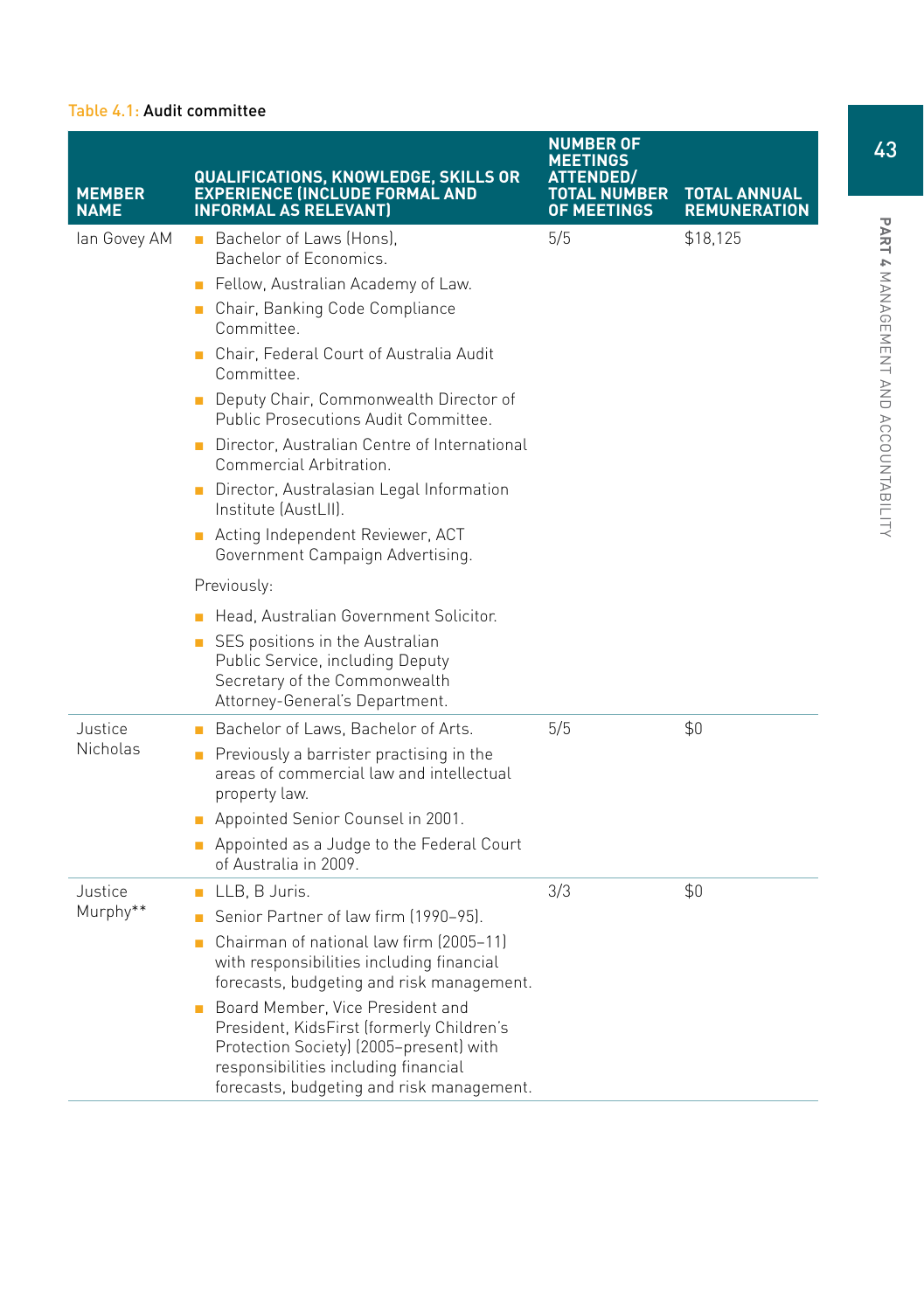| <b>MEMBER</b><br><b>NAME</b> | <b>QUALIFICATIONS, KNOWLEDGE, SKILLS OR</b><br><b>EXPERIENCE (INCLUDE FORMAL AND</b><br><b>INFORMAL AS RELEVANT)</b>                                                                                                                                                                  | <b>NUMBER OF</b><br><b>MEETINGS</b><br><b>TENDED/</b><br>TOTAL NUMBER<br><b>OF MEETINGS</b> | <b>TOTAL ANNUAL</b><br><b>REMUNERATION</b> |
|------------------------------|---------------------------------------------------------------------------------------------------------------------------------------------------------------------------------------------------------------------------------------------------------------------------------------|---------------------------------------------------------------------------------------------|--------------------------------------------|
| Justice                      | BA LLB (Hons) University of Sydney.<br>٠                                                                                                                                                                                                                                              | 5/5                                                                                         | \$0                                        |
| Farrell                      | Deputy President, Australian<br>п<br>Competition Tribunal.                                                                                                                                                                                                                            |                                                                                             |                                            |
|                              | Fellow, Australian Academy of Law.                                                                                                                                                                                                                                                    |                                                                                             |                                            |
|                              | Honorary life member, Business Law<br>$\mathbf{r}$<br>Section, Law Council of Australia.                                                                                                                                                                                              |                                                                                             |                                            |
|                              | Previously:                                                                                                                                                                                                                                                                           |                                                                                             |                                            |
|                              | President, Takeovers Panel (2010-12).                                                                                                                                                                                                                                                 |                                                                                             |                                            |
|                              | Member, Takeovers Panel (2001-10).                                                                                                                                                                                                                                                    |                                                                                             |                                            |
|                              | Chairman, Business Law Section,<br>п<br>Law Council of Australia (2008–09).                                                                                                                                                                                                           |                                                                                             |                                            |
|                              | Member, Executive, Business Law Section<br>$[2004-13]$ .                                                                                                                                                                                                                              |                                                                                             |                                            |
|                              | Chair, Corporations Committee (2000-03).<br>ш                                                                                                                                                                                                                                         |                                                                                             |                                            |
|                              | Representative, Law Council, ASX<br>Corporate Governance Council (2001-12).                                                                                                                                                                                                           |                                                                                             |                                            |
|                              | Partner, Freehill Hollingdale and<br>Page (1984-1992, 1994-2000).                                                                                                                                                                                                                     |                                                                                             |                                            |
|                              | Consultant, Freehills (2000–12).                                                                                                                                                                                                                                                      |                                                                                             |                                            |
|                              | • National Coordinator, Enforcement,<br>Australian Securities Commission<br>$[1992 - 93]$ .                                                                                                                                                                                           |                                                                                             |                                            |
|                              | Acting member, Australian Securities<br>Commission (1993).                                                                                                                                                                                                                            |                                                                                             |                                            |
|                              | Non-executive director and member of<br>the audit committee for profit companies<br>and government entities in the electricity<br>generation, international banking, clothing<br>manufacture and retail sectors lover<br>periods between 1995-2010).                                  |                                                                                             |                                            |
|                              | Non-executive director and member of the<br>audit committee of not-for-profit entities<br>the Securities Institute of Australia, the<br>Australian Institute of Management, the<br>National Institute of Dramatic Art and the<br>Fred Hollows Foundation (over periods<br>1995-2017). |                                                                                             |                                            |
|                              | Fellow, Australian Institute of Management.<br>$\mathcal{L}_{\mathcal{A}}$                                                                                                                                                                                                            |                                                                                             |                                            |
|                              | Fellow, Australian Institute of<br>Company Directors.                                                                                                                                                                                                                                 |                                                                                             |                                            |
| Justice<br>White*            | BA LLB(Hons)<br>Judge of the Federal Court of Australia.<br>$\blacksquare$                                                                                                                                                                                                            | 2/2                                                                                         | \$0                                        |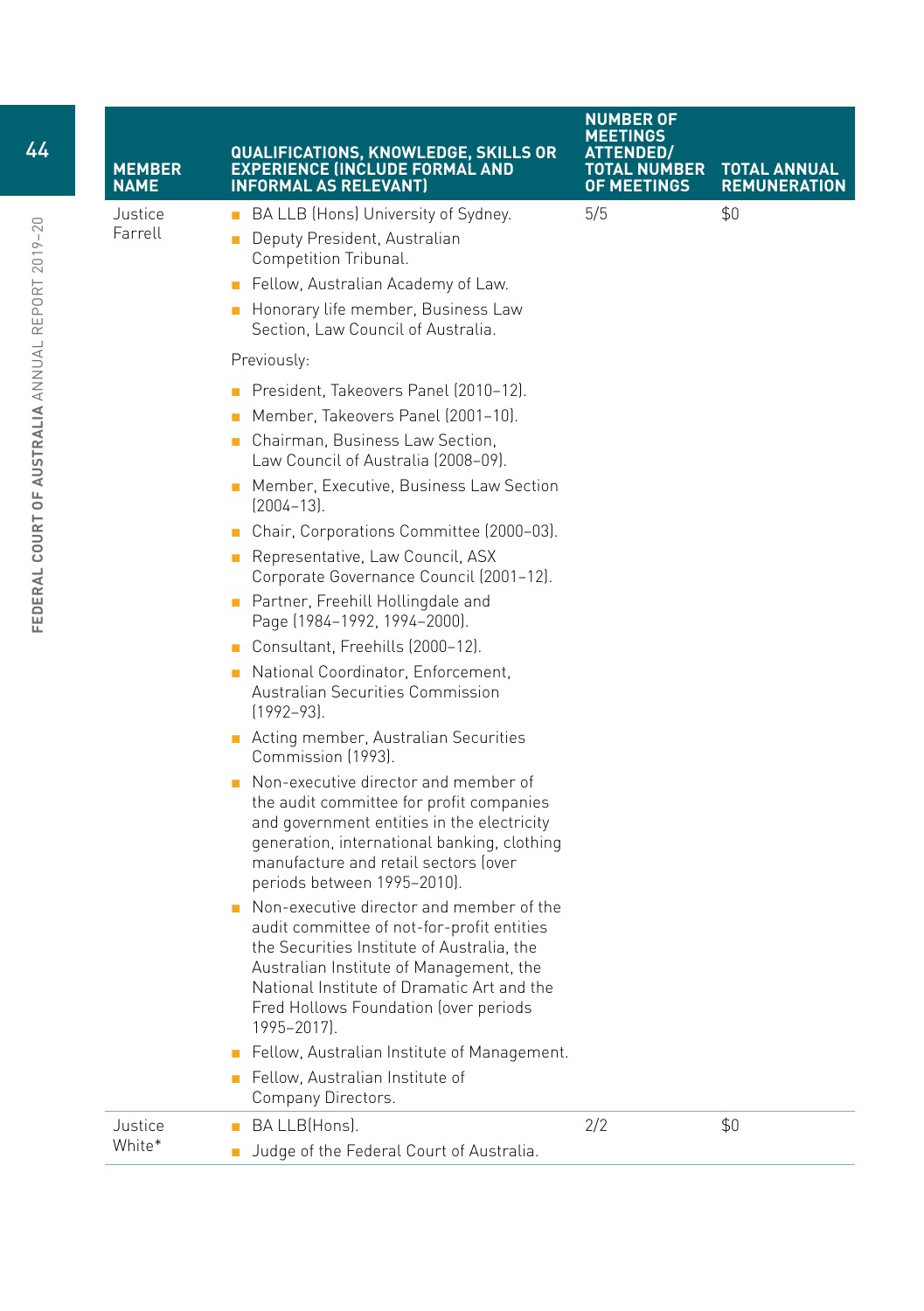| <b>MEMBER</b><br><b>NAME</b> | QUALIFICATIONS, KNOWLEDGE, SKILLS OR<br><b>EXPERIENCE (INCLUDE FORMAL AND</b><br><b>INFORMAL AS RELEVANT)</b>                                                                                                                                                                                                                                      | <b>NUMBER OF</b><br><b>MEETINGS</b><br><b>ENDED/</b><br>TOTAL NUMBER<br><b>OF MEETINGS</b> | <b>TOTAL ANNUAL</b><br><b>REMUNERATION</b> |
|------------------------------|----------------------------------------------------------------------------------------------------------------------------------------------------------------------------------------------------------------------------------------------------------------------------------------------------------------------------------------------------|--------------------------------------------------------------------------------------------|--------------------------------------------|
| Justice<br>Benjamin          | Diploma of Laws (SAB). Master of Laws<br>(University of Technology) with a major<br>in Dispute Resolution. Honorary Master<br>of Laws (Applied Law) and Fellow of the<br>College of Law.<br>Presidential Member, Administrative<br>Appeals Tribunal.<br>Chair, Family Court Finance Committee.<br>Deputy Chair, Academic Board,<br>College of Law. | 4/5                                                                                        | \$0                                        |
|                              | Previously:                                                                                                                                                                                                                                                                                                                                        |                                                                                            |                                            |
|                              | Chair, Federal Courts' Costs Committee.<br><b>President, NSW Law Society.</b><br>Chair and Director, College of Law.<br>п<br>Trustee, Public Purpose Fund under the<br>п<br>Legal Profession Act 1987.                                                                                                                                             |                                                                                            |                                            |
|                              | Director, Solicitors Superannuation Pty Ltd.                                                                                                                                                                                                                                                                                                       |                                                                                            |                                            |
|                              | Director, Purvis Van Eyk & Company<br>Pty Ltd (an actuarial and financial<br>research company).                                                                                                                                                                                                                                                    |                                                                                            |                                            |
|                              | Executive Member, Management<br>Committee, Rose Consulting Group<br>(Consulting Civil Engineers).                                                                                                                                                                                                                                                  |                                                                                            |                                            |
|                              | Legal Representative, South-Eastern<br>Sydney Regional Area Health Board,<br>Institutional Ethics Committee.                                                                                                                                                                                                                                       |                                                                                            |                                            |
| Justice                      | BA (Hons), LLB, PhD (Uni Syd).                                                                                                                                                                                                                                                                                                                     | 2/3                                                                                        | \$0                                        |
| Harper**                     | Member, Family Court Finance Committee.<br>п                                                                                                                                                                                                                                                                                                       |                                                                                            |                                            |
|                              | Member, Family Court Conduct Committee.<br>п                                                                                                                                                                                                                                                                                                       |                                                                                            |                                            |
| Justice<br>McEvoy**          | $B.A$ ; LL.B. (Hons); LL.M (Melb);<br>S.J.D. (Virginia).                                                                                                                                                                                                                                                                                           | 3/3                                                                                        | \$0                                        |
|                              | Visiting Professor, University of Virginia<br>School of Law.                                                                                                                                                                                                                                                                                       |                                                                                            |                                            |
|                              | Finance Committee, Family Court<br>of Australia.                                                                                                                                                                                                                                                                                                   |                                                                                            |                                            |
|                              | Board member; member of audit<br>committee; Parenting Research Centre,<br>$2010 - 16$ .                                                                                                                                                                                                                                                            |                                                                                            |                                            |
|                              | Queen's Counsel, Victoria, 2016-19.                                                                                                                                                                                                                                                                                                                |                                                                                            |                                            |
|                              | Barrister, Victorian Bar, 2002-19.                                                                                                                                                                                                                                                                                                                 |                                                                                            |                                            |
|                              | Senior Associate, Freehills 1999-2002.                                                                                                                                                                                                                                                                                                             |                                                                                            |                                            |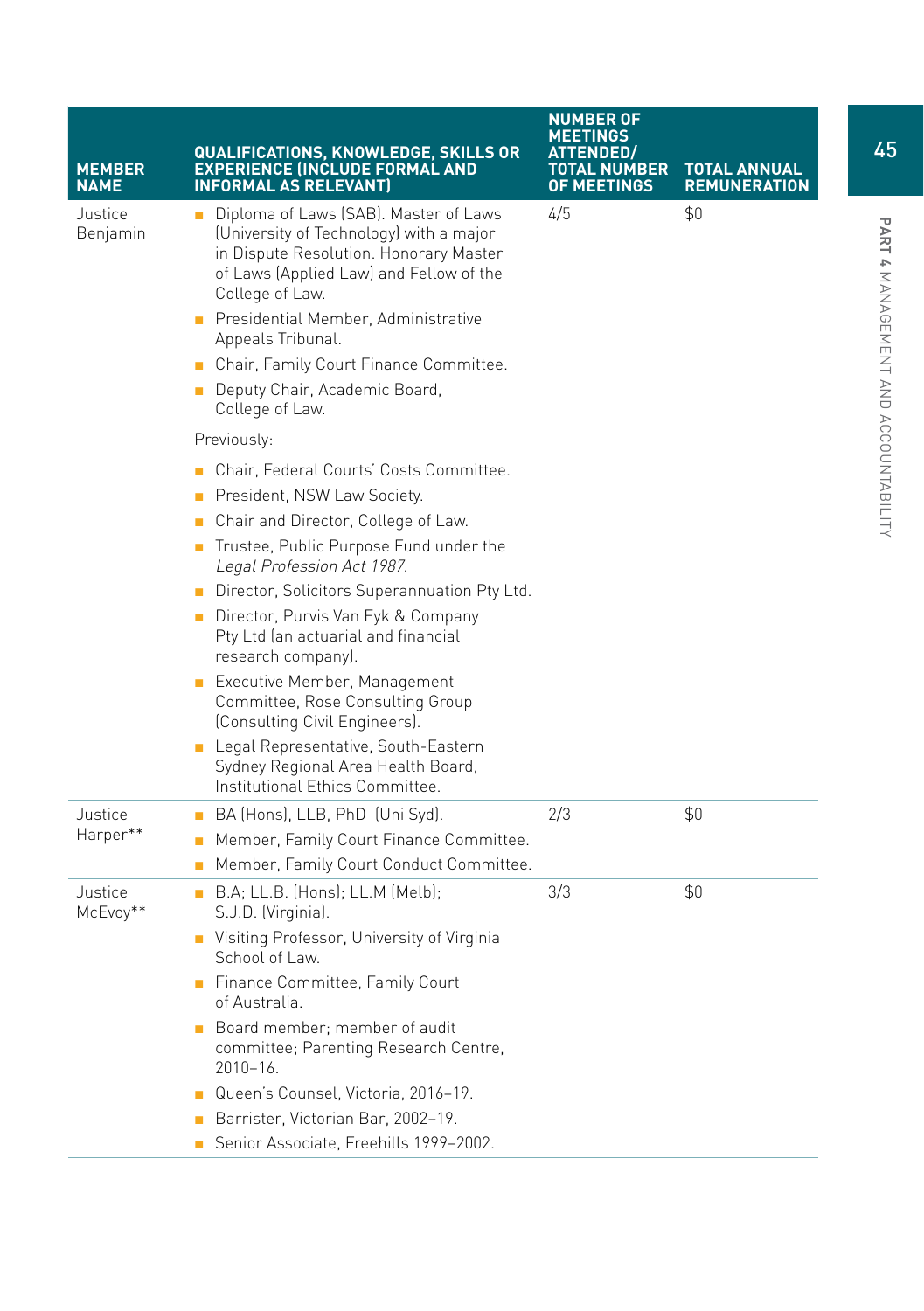| <b>MEMBER</b><br><b>NAME</b> | QUALIFICATIONS, KNOWLEDGE, SKILLS OR<br><b>EXPERIENCE (INCLUDE FORMAL AND</b><br><b>INFORMAL AS RELEVANT)</b>                                            | <b>NUMBER OF</b><br><b>MEETINGS</b><br>TENDED/<br>TOTAL NUMBER<br><b>OF MEETINGS</b> | <b>TOTAL ANNUAL</b><br><b>REMUNERATION</b> |
|------------------------------|----------------------------------------------------------------------------------------------------------------------------------------------------------|--------------------------------------------------------------------------------------|--------------------------------------------|
| Judge Driver                 | Bachelor of Arts/Law ANU.                                                                                                                                | 5/5                                                                                  | \$0                                        |
|                              | Chair, Federal Circuit Court<br>п<br>Legal Committee.                                                                                                    |                                                                                      |                                            |
|                              | Member, Federal Circuit Court<br>Finance Committee.                                                                                                      |                                                                                      |                                            |
|                              | Judge, Federal Magistrates Court and<br>Federal Circuit Court since 31 July 2000.                                                                        |                                                                                      |                                            |
|                              | ■ Member, Australian Institute of<br>Judicial Administration.                                                                                            |                                                                                      |                                            |
|                              | Member, Law Council of Australia,<br>Federal Litigation Section.                                                                                         |                                                                                      |                                            |
|                              | Member, Judicial Conference of Australia.                                                                                                                |                                                                                      |                                            |
|                              | Previously held a number of Senior<br>Executive Service positions in the<br>Australian Public Service, Office of the<br>Australian Government Solicitor. |                                                                                      |                                            |
| Judge                        | Bachelor of Laws.<br>п                                                                                                                                   | 3/3                                                                                  | \$0                                        |
| Howard**                     | Fulbright Scholar.<br>$\blacksquare$                                                                                                                     |                                                                                      |                                            |
|                              | Member, Fulbright Scholarship Legal<br>$\blacksquare$<br>Assessment panel.                                                                               |                                                                                      |                                            |
|                              | Visiting Foreign Judicial Fellowship,<br>Federal Judicial Center, Washington DC<br>$[2018]$ .                                                            |                                                                                      |                                            |
|                              | LAWASIA, Judicial Section Coordinating<br>Committee.                                                                                                     |                                                                                      |                                            |
|                              | President, QUT Law Alumni Chapter<br>[2014–18].                                                                                                          |                                                                                      |                                            |
|                              | Chair, LAWASIA Family Law Section<br>$[2011 - 14]$ .                                                                                                     |                                                                                      |                                            |
|                              | Board Member, Centacare, Queensland<br>$[2004 - 12]$ .                                                                                                   |                                                                                      |                                            |
|                              | Member, Advisory Board, St Vincent<br>de Paul Society, Queensland (1992-94).                                                                             |                                                                                      |                                            |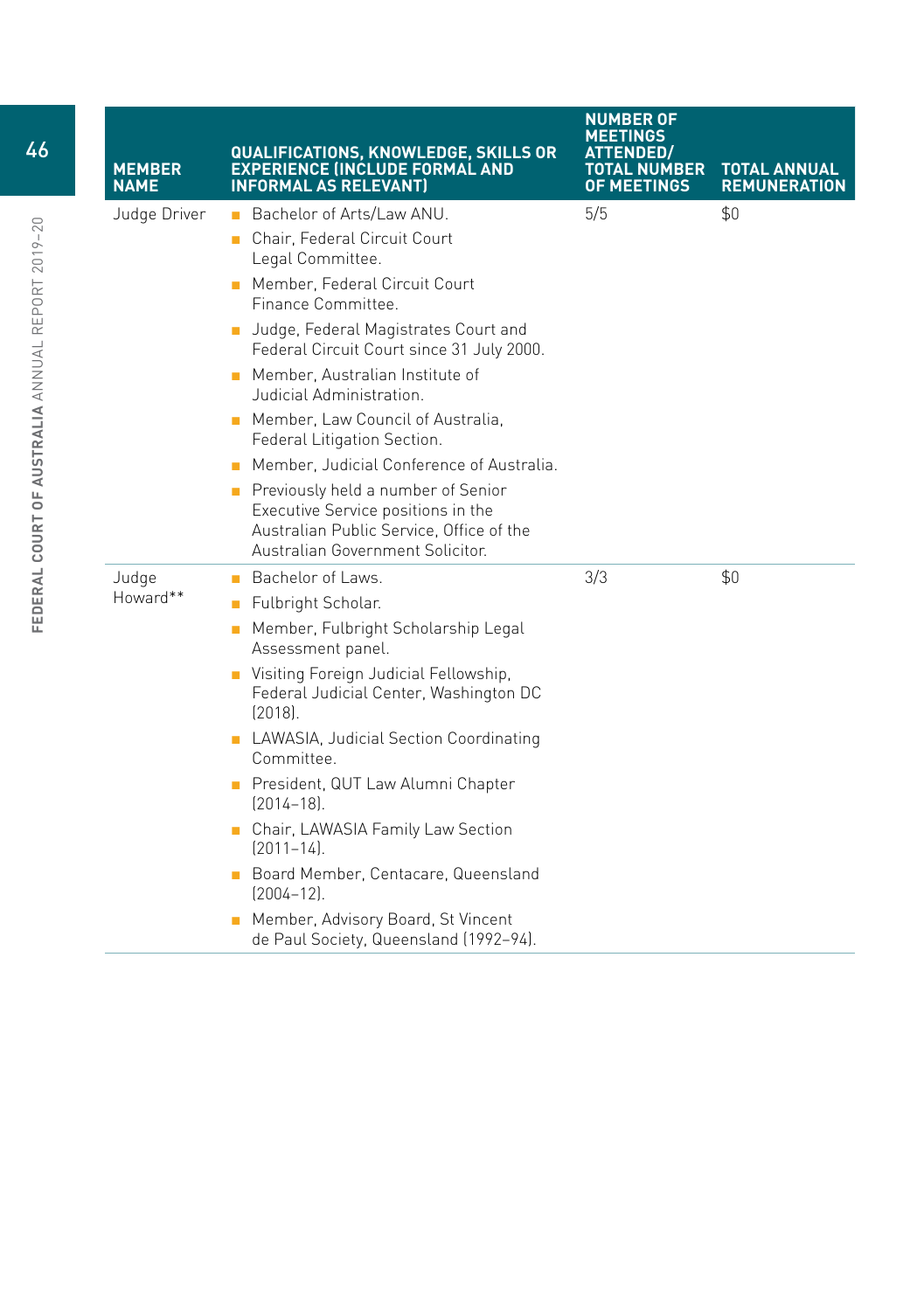| <b>MEMBER</b><br><b>NAME</b> | QUALIFICATIONS, KNOWLEDGE, SKILLS OR<br>EXPERIENCE (INCLUDE FORMAL AND<br><b>INFORMAL AS RELEVANT)</b>                                                                                                                                                                                                                                                                                                                                                                                                                                                                                                                                                                                                                                                                                                                                                | <b>NUMBER OF</b><br><b>MEETINGS</b><br><b>ATTENDED/</b><br><b>TOTAL NUMBER</b><br>OF MEETINGS | <b>TOTAL ANNUAL</b><br><b>REMUNERATION</b> |
|------------------------------|-------------------------------------------------------------------------------------------------------------------------------------------------------------------------------------------------------------------------------------------------------------------------------------------------------------------------------------------------------------------------------------------------------------------------------------------------------------------------------------------------------------------------------------------------------------------------------------------------------------------------------------------------------------------------------------------------------------------------------------------------------------------------------------------------------------------------------------------------------|-----------------------------------------------------------------------------------------------|--------------------------------------------|
| Frances<br>Cawthra           | $\blacksquare$ Frances Cawthra is the Chief Executive<br>Officer of Cenitex, the Victorian<br>Government's IT shared service<br>provider. Cenitex provides essential ICT<br>services including identity and network<br>management, cyber security, user<br>workspace and cloud services to more than<br>30 Victorian Government departments,<br>portfolio agencies, associated agencies and<br>government entities.<br>Prior to joining Cenitex, Frances was<br>Chief Finance Officer with the Australian<br>Taxation Office and has held senior roles<br>in a variety of organisations including the<br>National Australia Bank, United Energy and<br>Coles Myer.<br>$\blacksquare$ She has been recognised for her leadership<br>in the areas of financial and resource<br>management, investment strategy,<br>procurement and contract management. | 4/5                                                                                           | \$0                                        |
|                              |                                                                                                                                                                                                                                                                                                                                                                                                                                                                                                                                                                                                                                                                                                                                                                                                                                                       |                                                                                               |                                            |

\* Member retired from the Audit Committee in December 2019.

\*\* Member was appointed to the Audit Committee in February 2020.

The direct electronic address of the charter determining the functions of the audit committee for the entity can be found at [https://www.fedcourt.gov.au/about/corporate-information/audit](https://www.fedcourt.gov.au/about/corporate-information/audit-committee-charter/_nocache)[committee-charter/\\_nocache.](https://www.fedcourt.gov.au/about/corporate-information/audit-committee-charter/_nocache)

# Correction of errors in the 2018–19 annual report

The Court has no matters to report.

# **Security**

The safety and security of all people who attend or work in the Courts is a high priority.

During 2019–20, \$6.5 million was expended for court security services, including the presence of security officers, weapons screening, staff training and other security measures. This figure includes funding spent on security equipment maintenance and equipment upgrades.

Other achievements during the reporting year include:

■ Finalising the procurement arrangements for the upgrade of security equipment and systems which will ensure court facilities continue to provide effective physical security.

- Taking up the first of two additional two-year extension options for the Commonwealth Contract for the provision of Guarding Services (up to October 2021).
- Replacing the aging security incident recording system with an integrated risk and security incident management system.

The Marshal and Sheriff continues to work very closely with the Australian Federal Police and the police services of the states and territories on a range of matters including executing orders emanating from family law matters such as the recovery of children, the arrest of persons and the prevention of parties leaving Australia when ordered not to do so, as well as a range of information exchange arrangements in order to improve our understanding of risks associated with individuals coming to court.

In the coming years, the Court will complete the roll-out of upgraded security infrastructure and measures to introduce a culture emphasising the integrated nature of personal, physical and information security.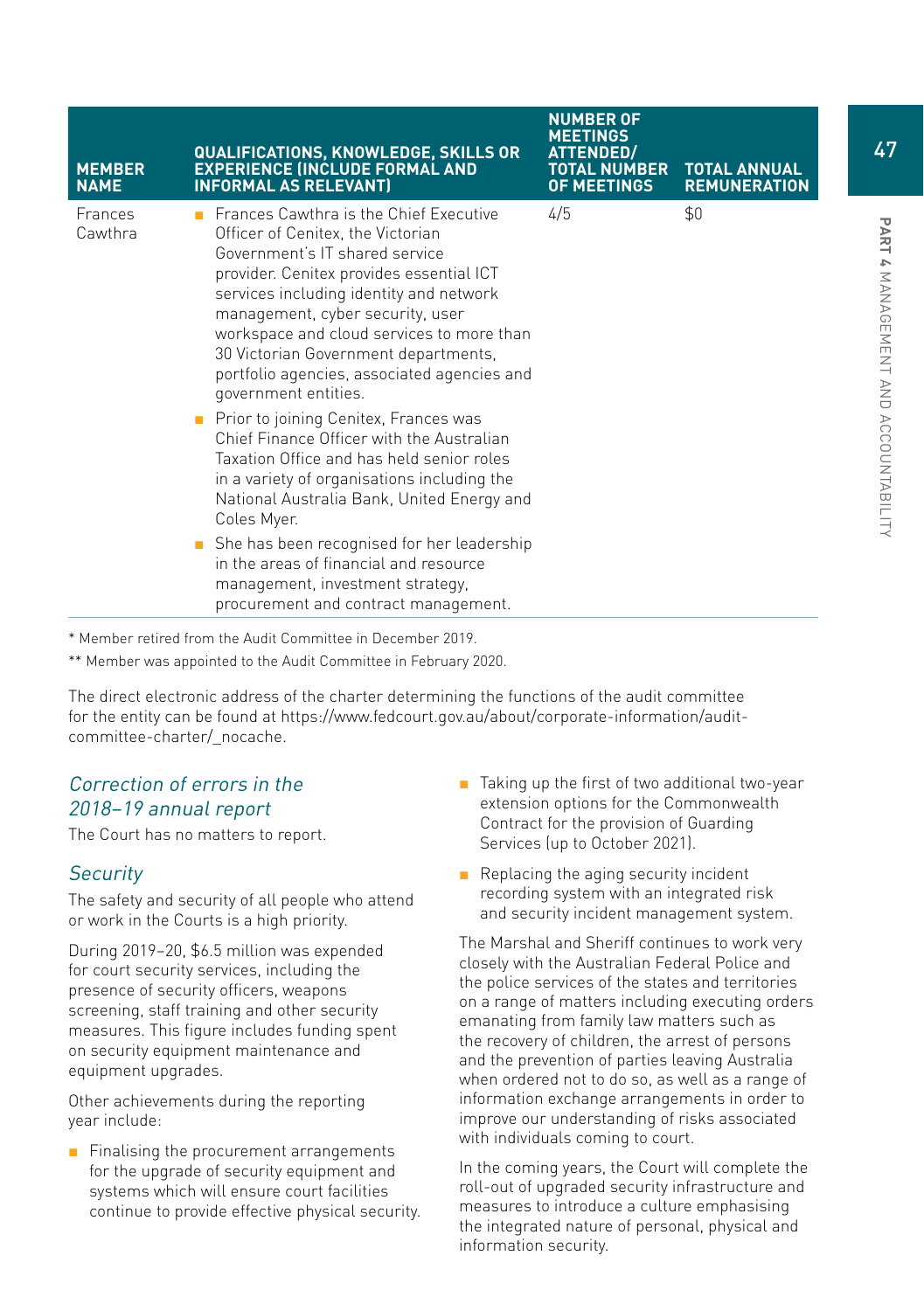# **Purchasing**

The Court's procurement policies and procedures, expressed in the Court's Resource Management Instructions, are based on the requirements of the Public Governance, Performance and Accountability Act 2013, the Commonwealth Procurement Rules and best practice guidance documents published by the Department of Finance. The Court achieves a high level of performance against the core principles of achieving value for money through efficient, effective and appropriately competitive procurement processes.

# Information on consultancy services

The Court's policy on the selection and engagement of all consultants is based on the Australian Government's procurement policy framework as expressed in the Commonwealth Procurement Policy and guideline documentation published by the Department of Finance.

The main function for which consultants were engaged related to the delivery of specialist and expert services, primarily in connection with the Court's IT infrastructure, international programs, finance, property, security and business elements of the Court's corporate services delivery.

Depending on the particular needs, value and risks (as set out in the Court's Procurement Information), the Court uses open tender and limited tender for its consultancies. The Court is a relatively small user of consultants. As such, the Court has no specific policy by which consultants are engaged, other than within the broad frameworks above, related to skills unavailability within the Court or when there is need for specialised and/or independent research or assessment.

Information on expenditure on all court contracts and consultancies is available on the AusTender website at [www.tenders.gov.au.](http://www.tenders.gov.au)

# **Consultants**

During 2019–20, 15 new consultancy contracts were entered into, involving total actual expenditure of \$1.286 million. In addition, five ongoing consultancy contracts were active during 2019–20, which involved total actual expenditure of \$335,289.

Table 4.2 outlines expenditure trends for consultancy contracts for 2019–20.

# Competitive tendering and contracting

During 2019–20, there were no contracts let to the value of \$100,000 or more that did not provide for the Auditor-General to have access to the contractor's premises.

During 2019–20, there were no contracts or standing offers exempted by the CEO and Principal Registrar from publication in the contract reporting section on AusTender.

# Exempt contracts

During the reporting period, no contracts or standing offers were exempt from publication on AusTender in terms of the Freedom of Information Act 1982.

# Procurement initiatives to support small business

The Court supports small business participation in the Commonwealth Government procurement market. Small and medium enterprises (SMEs) and small business participation statistics are available on the Department of Finance's website at [https://www.finance.gov.au/procurement/](https://www.finance.gov.au/procurement/statistics-on-commonwealth-purchasing-contracts/) [statistics-on-commonwealth-purchasing](https://www.finance.gov.au/procurement/statistics-on-commonwealth-purchasing-contracts/)[contracts/](https://www.finance.gov.au/procurement/statistics-on-commonwealth-purchasing-contracts/)

In compliance with its obligations under the Commonwealth Procurement Rules, to achieve value for money in its purchase of goods and services, and reflecting the scale, scope and risk of a particular procurement, the Court applies procurement practices that provide SMEs the appropriate opportunity to compete for its business.

# Table 4.2: Number and expenditure on consultants, current report period (2019–20)

|                                                                                               | TOTAL       |
|-----------------------------------------------------------------------------------------------|-------------|
| No. of new contracts entered into during the period                                           |             |
| Total actual expenditure during the period on new contracts (inc. GST)                        | \$1,286,120 |
| No. of ongoing contracts engaging consultants that were entered into during a previous period | h           |
| Total actual expenditure during the period on ongoing contracts (inc. GST)                    | \$335.289   |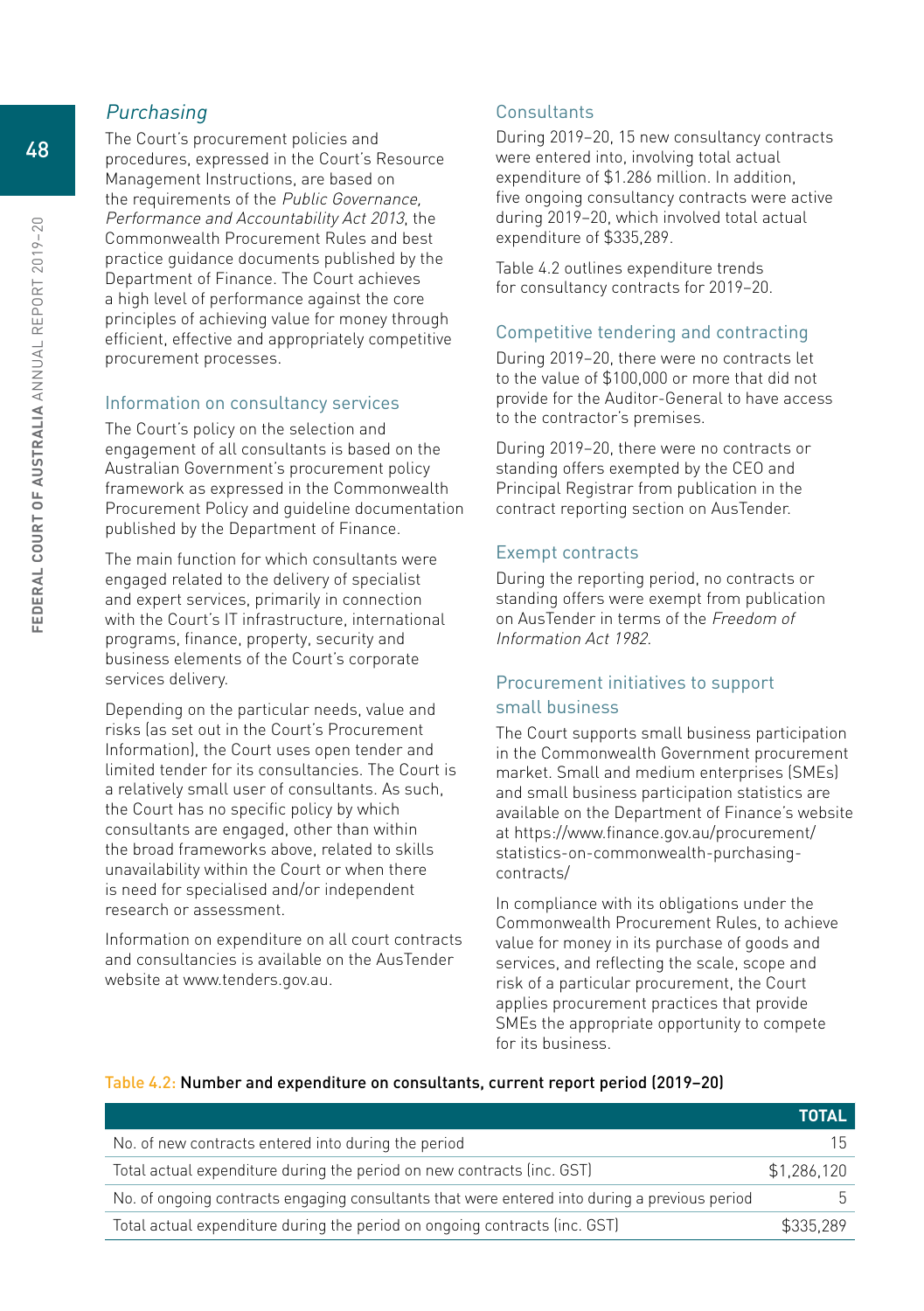The Court recognises the importance of ensuring that SMEs are paid on time. The results of the Survey of Australian Government Payments to Small Business are available on the Treasury's website at [www.treasury.gov.au.](http://www.treasury.gov.au)

To ensure SMEs are paid on time, the Court uses the following initiatives or practices:

- the Commonwealth Contracting Suite for low-risk procurements valued under \$200,000, and
- electronic systems or other processes used to facilitate on-time payment performance, including the use of payment cards.

# Asset management

# Commonwealth Law Court buildings

The Court occupies Commonwealth Law Court buildings in every Australian capital city (eight in total). With the exception of two Commonwealth Law Courts in Sydney, the purpose-built facilities within these Commonwealth-owned buildings are shared with other largely Commonwealth Court jurisdictions.

From 1 July 2012, the Commonwealth Law Court buildings have been managed in collaboration with the building 'owners', the Department of Finance, under revised 'Special Purpose Property' principles. Leasing and management arrangements are governed by whether the space is designated as special purpose accommodation (courtrooms, chambers, public areas) or usable office accommodation (registry areas).

An interim MOU was signed by the Court with Department of Finance for 2018–19 and this MOU will roll over monthly while the Court and Department of Finance negotiate a long-term agreement. The longer-term lease agreement MOU is expected to come into effect early in the 2020–21 financial year.

# Registries – leased

Corporate Services also manages some 13 registry buildings across the nation, located in leased premises. Leased premises locations include Albury, Cairns, Dandenong, Dubbo, Launceston, Lismore, Newcastle, Rockhampton, Sydney, Townsville and Wollongong. There are also arrangements for the use of ad hoc accommodation for circuiting in 25 other regional locations throughout Australia.

# Regional registries – co-located

The Courts co-locate with a number of state court jurisdictions, leasing accommodation from their state counterparts. The following arrangements are in place:

- the Court has Federal Court, Family Court and Federal Circuit Court registries in Darwin. The registries are co-located in the Northern Territory Supreme Court building under the terms of a Licence to Occupy between the Court and the Northern Territory Government, and
- the Court has a Family Court and Federal Circuit Court registry in Rockhampton, and formerly circuited to this premises six weeks per year, under the terms of a Licence to Occupy between the Court and the Queensland Government. Since the Commonwealth Attorney-General announced a new full-time judicial appointment in Rockhampton in early 2016, negotiations with the Queensland Government regarding full-time accommodation options for the judge and registry have progressed. The Court is currently awaiting Commonwealth Government approval and funding to fit-out a new dedicated court building in a Queensland Government vacant building within the legal precinct.

# Queens Square, Sydney

The Federal Court in Sydney is located in the Law Courts Building in Queens Square, co-tenanting with the New South Wales Supreme Court. This building is owned by a private company (Law Courts Limited), a joint collaboration between the Commonwealth and New South Wales governments. The Court pays no rent, outgoings or utility costs for its space in this building.

# Projects and capital works delivered in 2019–20

The majority of capital works delivered in 2019–20 were projects addressing the urgent and essential business needs of the Courts. Projects undertaken or commenced included the following:

- Completed construction of new courtrooms and public facilities in Newcastle by expanding into the adjoining building.
- Upgraded jury box facilities in the Melbourne Law Courts building to ensure access compliance.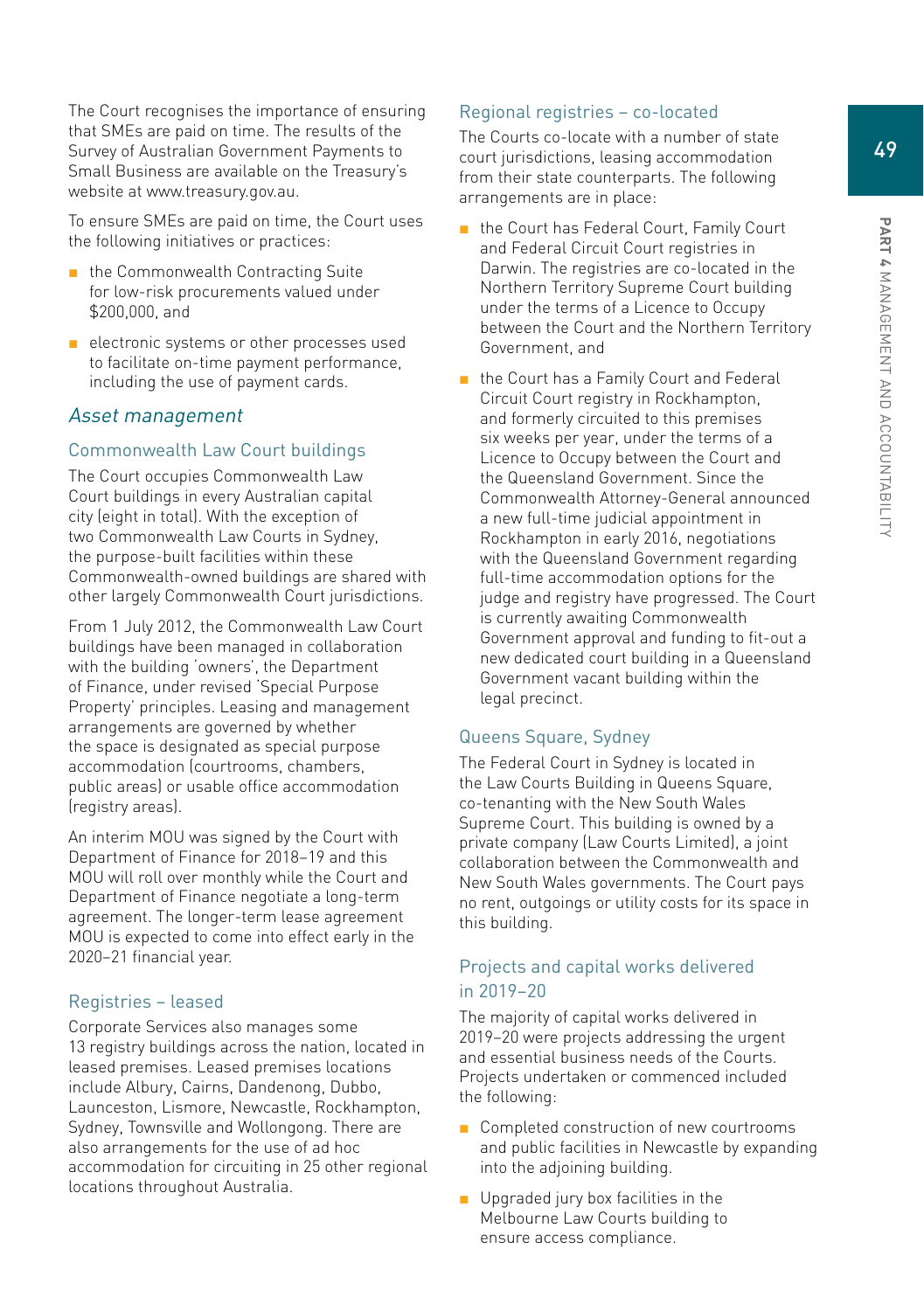- Replaced front entrance x-ray scanning equipment in the majority of Court premises.
- Commenced project to upgrade all security backend systems, access controls, alarms and CAPS CCTV through the Courts' premises. The project is expected to be completed during 2020–21.
- Completed fit-out design works for the relocation of Sydney Corporate Services to new premises. Construction works are scheduled to occur during the 2020–21 financial year.
- Commenced early design works for the construction of additional jury courtrooms and judges' chambers in the Queens Square Law Courts building in Sydney.
- Worked with the building owner, the Department of Finance, for the upgrade of Child Dispute facilities, lifts, and bathroom and kitchen facilities throughout a number of Commonwealth Law Courts buildings.

# Environmental management

The Court provides the following information as required under s 516A of the Environment Protection and Biodiversity Conservation Act 1999.

The Court, together with other jurisdictions in shared premises, ensures all activities are undertaken in an environmentally sustainable way, and has embedded ecologically sustainable development principles through the following:

- an Environmental Policy, which articulates the Court's commitment to raising environmental awareness and minimising the consumption of energy, water and waste in all accommodation, and
- a National Environmental Initiative Policy, which is intended to encourage staff to adopt water and energy savings practices. It provides clear recycling opportunities and guidance, encourages public transport and active travel to and from the workplace.

# Monitoring of actual impacts on the environment

The Court has an impact on the environment in a number of areas, primarily in the consumption of resources. Table 4.3 lists environmental impact/ usage data where available. The data is for all the Federal Court jurisdictions over

the last three financial years. Before the amalgamation, all Courts reported separately, and only Family Court and Federal Circuit Court figures were reported previous to the 2016–17 financial year).

# Measures to minimise the Court's environmental impact: Environmental management system

The Court's environmental management system has many of the planned key elements now in place. They include:

- an environmental policy and environmental initiatives outlining the Court's broad commitment to environmental management, and
- an environmental risk register identifying significant environmental aspects and impacts for the Court and treatment strategies to mitigate them.

# Other measures

During 2019–20, the Court worked within its environmental management system to minimise its environmental impact through a number of specific measures, either new or continuing.

# Energy

- Replacement of conventional florescent and halogen lighting with energy saving LED lighting.
- Replacement of appliances with energy efficient models.
- Review of electricity contracts to ensure value for money.

# Information technology

- E-waste was recycled or reused where possible, including auctioning redundant but still operational equipment.
- Fully recyclable packaging was used where possible.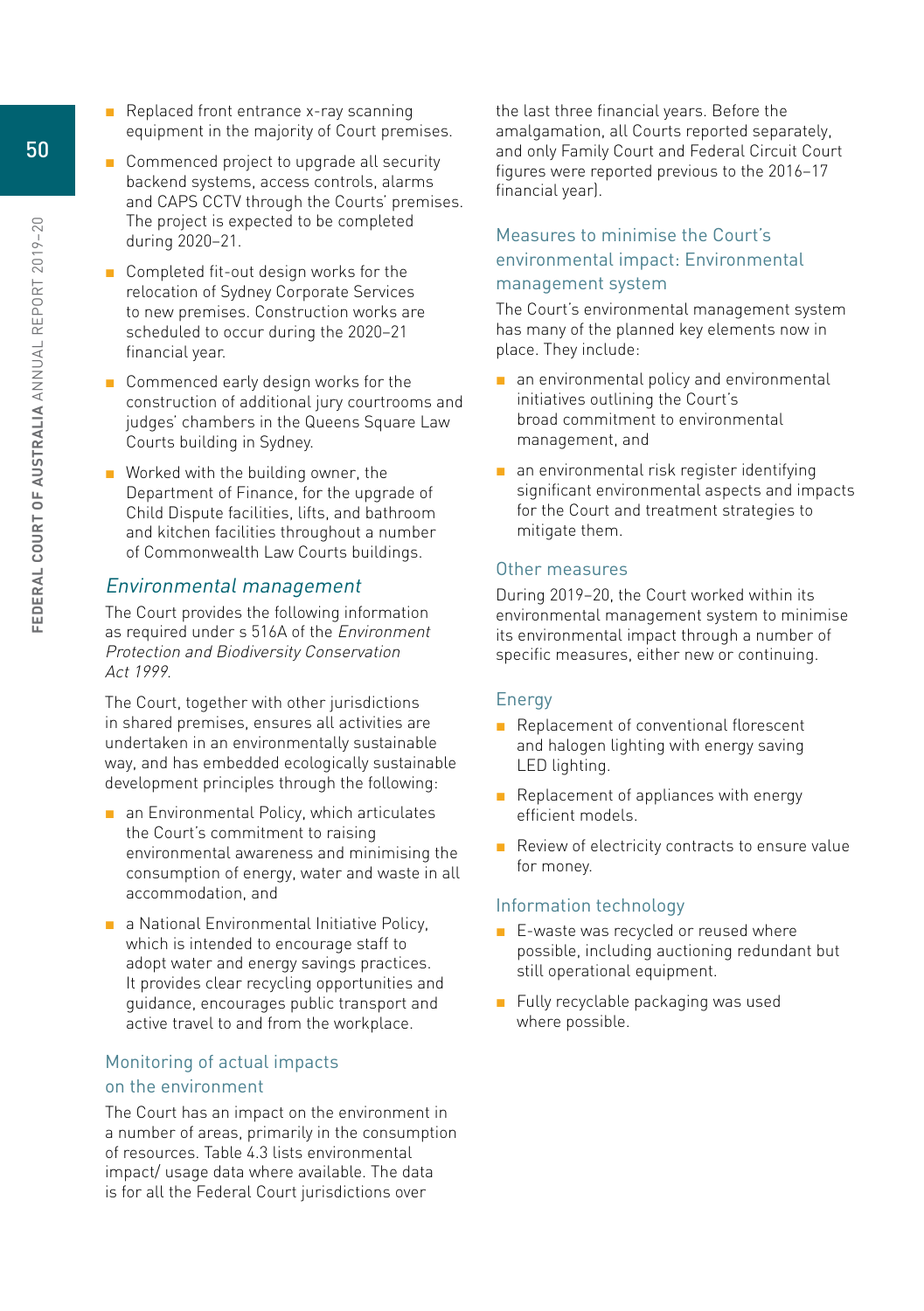|                                                              | $2015 - 16$<br><b>FCFCC ONLY</b> | 2016-17                                    | $2017 - 18$                                | 2018-19                                  | 2019-20                              |
|--------------------------------------------------------------|----------------------------------|--------------------------------------------|--------------------------------------------|------------------------------------------|--------------------------------------|
| Energy usage<br>- privately<br>leased sites<br>(stationary)* | 5722 GJ                          | 5315 GJ                                    | 5483 GJ                                    | 4353 GJ                                  | N/A at time<br>of printing           |
| Transport<br>vehicles -<br>energy usage                      | 6002 GJ                          | 112,721 L/<br>970,500 km<br>Petrol         | $146,216$ L/<br>1,251,442 km<br>Petrol     | 119,476 $L/$<br>1,058,735 km<br>Petrol   | 123,787 L/<br>1,231,264 km<br>Petrol |
|                                                              |                                  | $+59,776$ L/<br>650,750 km<br>Diesel       | $+ 54,250 L/$<br>553,917 km<br>Diesel      | $+58,233 L/$<br>613,562 km<br>Diesel     | 43,519 L/<br>450433 km<br>Diesel     |
|                                                              |                                  | $+4749$ L/<br>83,420 km<br>Dual fuel       | $+6099 L/$<br>61,559 km<br>Dual fuel       | $+4.976 L/$<br>84,872 km<br>Dual fuel    | 10,652 L/<br>106,918 km<br>Dual fuel |
|                                                              |                                  | $= 6535$ GJ or<br>436.3 tonnes<br>of $CO2$ | $= 7095$ GJ or<br>502.9 tonnes<br>of $CO2$ | $= 6593$ GJ or<br>461 tonnes<br>of $CO2$ | $= 443$ tonnes<br>of $CO2$           |
| Paper usage<br>(office paper)                                | 33,872 reams                     | <b>FCFCC</b><br>29,576 reams               | <b>FCFCC</b><br>27,192 reams               | <b>FCFCC</b><br>27,049 reams             | <b>FCFCC</b><br>28,651 reams         |
|                                                              |                                  | <b>FCA</b><br>6403 reams                   | <b>FCA</b><br>7825 reams                   | <b>FCA</b><br>8,787 reams                | <b>FCA</b><br>5,866 reams            |
|                                                              |                                  | Total<br>35,979 reams                      | Total<br>35,017 reams                      | Total<br>35,836 reams                    | Total<br>33,812 reams                |

# Table 4.3: The Court's environmental impact/usage data, 2015–16 to 2019–20

FCFCC (Family Court and Federal Circuit Court).

\* Note: The Department of Finance reports for the Commonwealth Law Courts; these figures are for the leased sites only.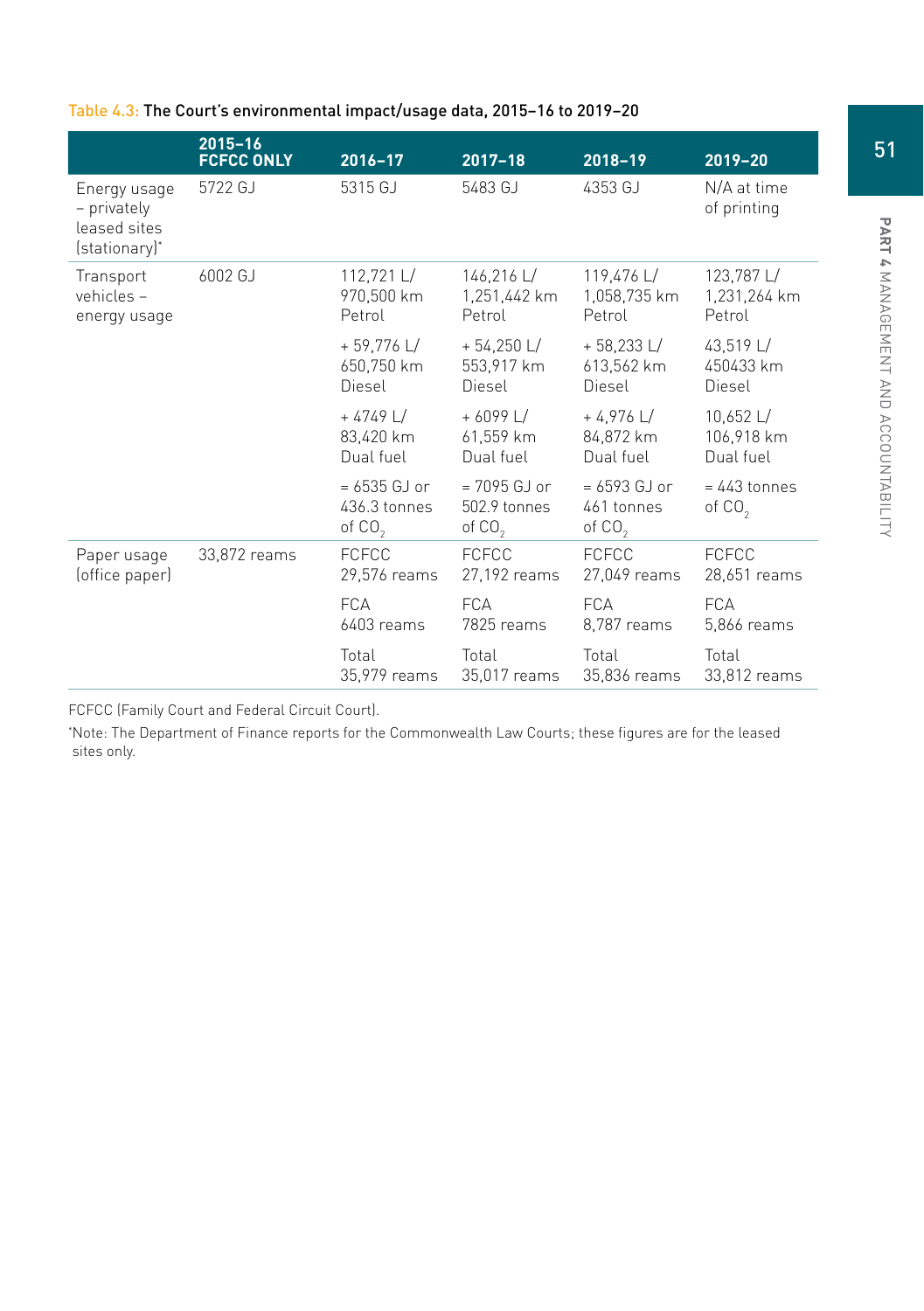# Paper

- An electronic court file was introduced for the Federal Court and the Federal Circuit Court (general federal law) in 2014. Matters commencing with the Courts are now handled entirely electronically. Over 85,514 electronic court files have been created, comprising almost 1,041,597 electronic documents, effectively replacing the use of paper in court files. This is an increase of 14,812 electronic court files and 166,425 electronic court documents from 2018–19.
- Family law eFiling also continues to be expanded, with over 87 per cent of divorce applications now being electronically filed. This is an increase of 17 per cent from 2018–19.
- Clients are encouraged to use the online Portal, and staff are encouraged to send emails rather than letters where feasible.
- Secure paper (e.g. confidential) continued to be shredded and recycled for all court locations.
- Non-secure paper recycling was available at all sites.
- Printers are initially set to default double-sided printing and monochrome.
- Recycled paper (8,774 reams) comprises 26 per cent of total paper usage. The overall reams total 2019–20 has decreased by 2,024 reams. This is due to the increased use of electronic filing and communication were feasible, as well as working from home during COVID-19 restrictions. The entity will remind officials on their return to work of the electronic protocols and highlight the benefits of our learned practices working from home without a printer.

# Waste/cleaning

- Provision for waste co-mingled recycling (e.g. non-secure paper, cardboard, recyclable plastics, metals and glass) forms a part of cleaning contracts, with regular waste reporting included in the contract requirements for the privately leased sites.
- Printer toner cartridges continued to be recycled at the majority of sites.
- Recycling facilities for staff personal mobile phones were permanently available at key sites.
- Secure paper and e-waste recycling was available at all sites.

# Property

Fit-outs and refurbishments continued to be conducted in an environmentally responsible manner including:

- recycling demolished materials where possible
- maximising reuse of existing furniture and fittings
- engaging consultants with experience in sustainable development where possible and including environmental performance requirements in relevant contracts (design and construction)
- maximising the use of environmentally friendly products such as recycled content in furniture and fittings, low VOC (volatile organic compound) paint and adhesives, and energy efficient appliances, lighting and air conditioning
- installing water and energy efficient appliances, and
- the Court's project planning applies ecologically sustainable development principles from 'cradle to grave' – taking a sustainable focus from initial planning through to operation, and on to end-of-life disposal. Risk planning includes consideration of environment risks, and mitigations are put in place to address environmental issues.

# **Travel**

The Court supports the use of video conferencing facilities in place of staff travel. Although some travel is unavoidable, staff are encouraged to consider other alternatives.

# Additional ecologically sustainable development implications

In 2019–20, the Court did not administer any legislation with ecologically sustainable development implications, nor did it have outcomes specified in an Appropriations Act with such implications.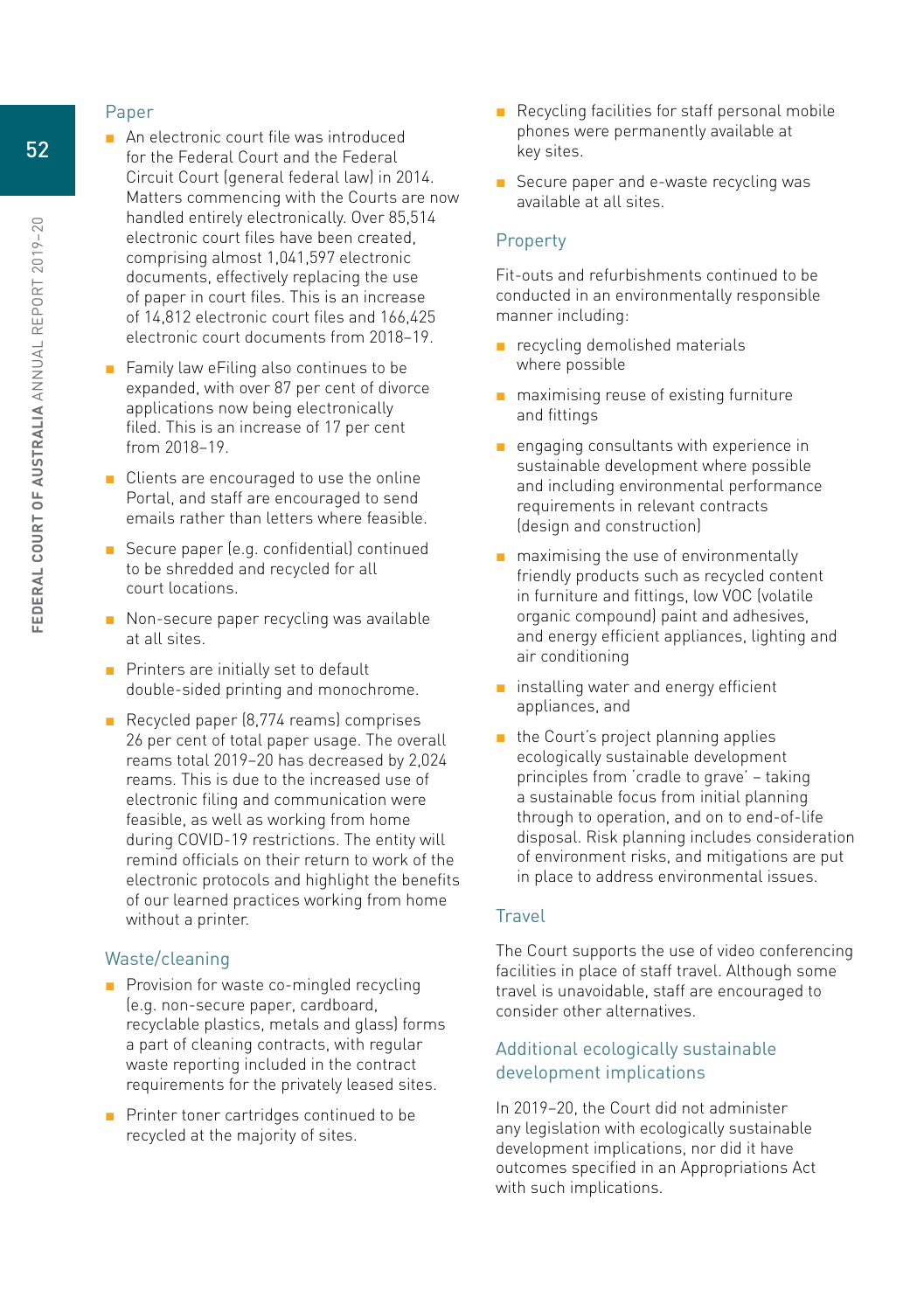# Management of human resources

# **Staffing**

At 30 June 2020, the Court engaged 1,091 employees under the Public Service Act 1999. This figure includes 758 ongoing and 333 non-ongoing employees.

Additional support was provided to the Courts by undergraduate volunteers who seek placements in judges' chambers to gain experience required as part of their study.

The Courts Administration Legislation Amendment Act 2016 designated all employees of the Federal Court, the Family Court and the Federal Circuit Court to be employees of the Federal Court of Australia. Employees are also engaged by the Federal Court to support the operation of the National Native Title Tribunal.

More information is provided in Appendix 9 (Staffing profile).

During 2019–20, refinements were made to the structure of the Court. Operational reviews commenced and adjustments made as new Chief Operating Officers and Principal Registrars were appointed and following the retirements of some other senior officials. The further implementation of standardisation of practices and organisational efficiencies were mostly put on hold as the focus changed to the management of pandemic-related control measures. Staffing levels were generally maintained during the pandemic.

The Court's study assistance program also supports employees to improve their skills so they are more productive in the workplace.

In addition to these changes, a number of other initiatives were implemented including new induction modules, pandemic-related services and support materials; further upgrades and enhancements to human resource systems; finalising the drafting of work health and safety-related policies and guidelines; and the delivery of a range of training including resilience training and support delivered to staff as they work from home. The training was well received by employees, with positive comments being provided.

Consultation on the new work health and safety policies concluded. The Court proposed amendments to work groups which are described in the proposed Policy on Work Health and Safety. Agreement on the proposed changes could not be reached and the Court requested that Comcare appoint an inspector to determine them.

The Court has a range of strategies in place to attract, develop, recognise and retain key staff, including flexible work conditions and individual flexibility agreements available under the enterprise agreement.

The engagement of a large number of non-ongoing employees is due to the nature of engagement of judges' associates, who are typically employed for a specific term of 12 months. This arrangement is reflected in the Courts' retention figures, as those engaged for a specific term transition to other employment once their non-ongoing employment ends.

Structural and operational changes also resulted in some redundancies during the reporting period.

Further, the Court engages casual employees for irregular or intermittent courtroom duties. This fluctuates as needed.

# Disability reporting mechanism

Since 1994, non-corporate Commonwealth entities have reported on their performance as policy adviser, purchaser, employer, regulator and provider under the Commonwealth Disability Strategy. In 2007–08, reporting on the employer role was transferred to the APS State of the Service reports and the APS Statistical Bulletin. These reports are available at [www.apsc.gov.](http://www.apsc.gov.au) [au.](http://www.apsc.gov.au) From 2010–11, entities have no longer been required to report on these functions.

The Commonwealth Disability Strategy has been overtaken by the National Disability Strategy 2010–2020, which sets out a 10-year national policy framework to improve the lives of people with disability, promote participation and create a more inclusive society. A high-level, two-yearly report will track progress against each of the six outcome areas of the strategy and present a picture of how people with disability are faring. The first of these progress reports was published in 2014 and can be found at [www.dss.gov.au.](http://www.dss.gov.au
)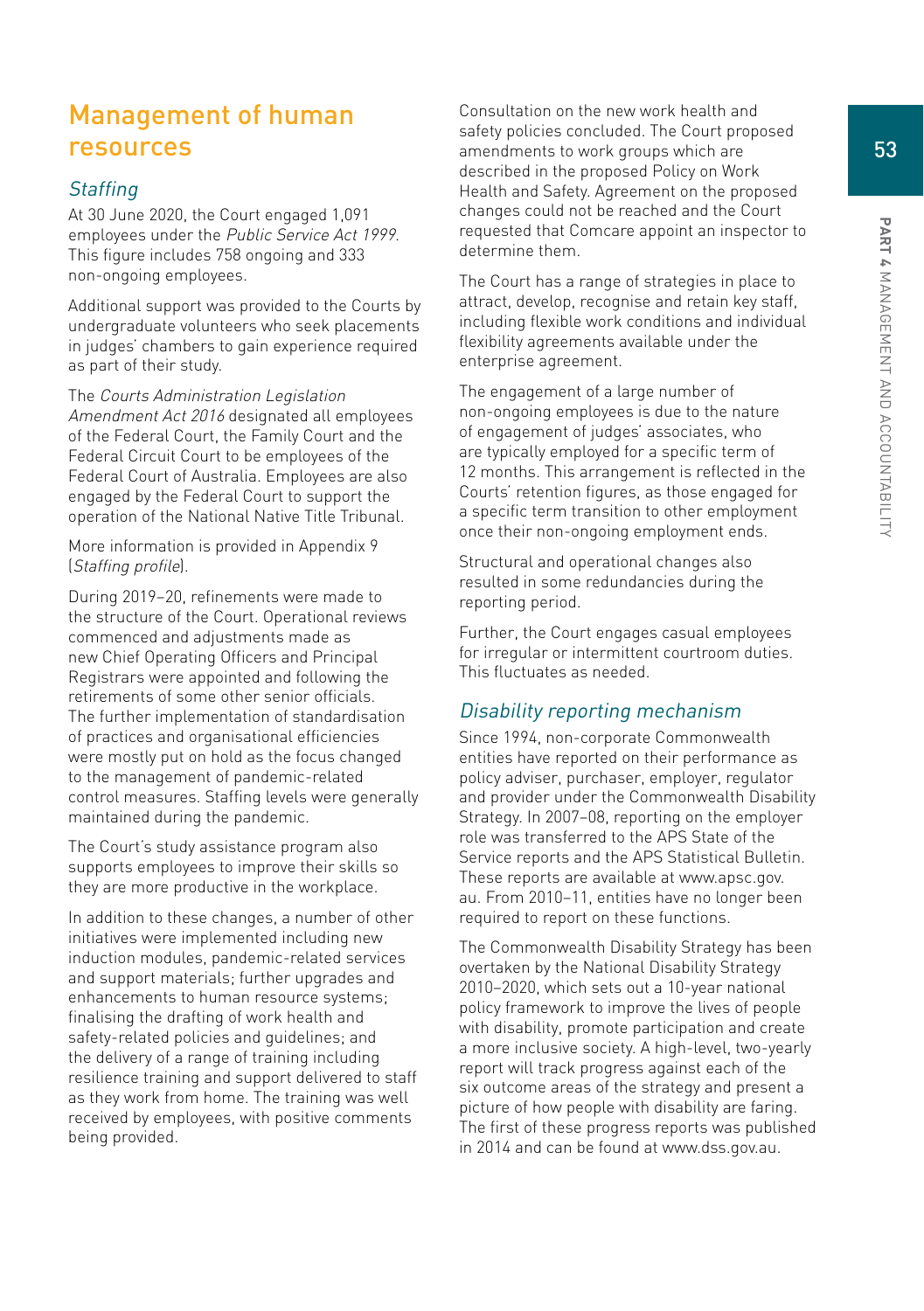# Employment arrangements

The remuneration of the CEO and Principal Registrars for the Federal Court, the Family Court and the Federal Circuit Court, and the Registrar of the National Native Title Tribunal, who are holders of statutory offices, is determined by the Remuneration Tribunal.

The Courts' Senior Executive Service (SES) employees are covered by separate determinations made under s 24(1) of the Public Service Act 1999.

The Federal Court of Australia Enterprise Agreement 2018–2021 covers most non-SES employees and commenced on 7 August 2018.

One undertaking was made in relation to the enterprise agreement in respect to the minimum number of hours that part-time workers must be paid per occasion.

Individual flexibility arrangements are used to vary the effect of certain provisions in the enterprise agreement. Employees and the Court may come to an agreement to vary such things as salary and other benefits.

Some transitional employment arrangements remain, including those described in Australian Workplace Arrangements and common law contracts.

At 30 June 2020, there were:

- five employees on Australian workplace agreements
- eight employees on common law contracts
- one hundred and twenty one employees on individual flexibility arrangements
- eighteen employees on s 24 determinations, and
- one thousand and seventy employees covered by an enterprise agreement.

In addition to salary, certain employees have access to a range of entitlements including leave, study assistance, salary packaging, guaranteed minimum superannuation payments, membership of professional associations and other allowances.

The Court's employment arrangements do not provide for performance pay for all employees. However, one employee's employment arrangement provided for a bonus, subject to their completion of a project. The bonus paid

was \$27,480. Another employee is eligible for a retention bonus each year (\$2,000 per annum).

# Work health and safety

In accordance with Schedule 2, Part 4 of the Work Health and Safety Act 2011, the Court reports on certain work health and safety matters.

In 2019–20, there were no incidents that required the giving of notice under s 38 of the Act; and no investigations or notices under sections 90, 191 and 195 of that Act.

The Court uses its Health and Safety Committee and other consultative forums to liaise with employees about changes that affect them. The committee met five times during the reporting period.

The Court also supports employees' wellbeing by providing access to free, confidential counselling services, and influenza vaccinations. The program was refreshed and a new provider engaged.

Comcare audited the Court's rehabilitation management system during the previous reporting period. Corrective actions from that audit have now been implemented.

# Information technology

The work of the Information Technology (IT) section is focused on creating a technology environment that is simple, follows contemporary industry standards and meets the evolving needs of judges and staff across all of the Courts and Tribunals.

Achievements for 2019–20 follow.

# Courtroom video conferencing

A further 12 courtrooms were fitted out with fixed video conferencing infrastructure. This increases the penetration of courtrooms with fixed video conference capability from 38 per cent to 45 per cent. Video conferencing technology has been a key part of the Courts' response to the COVID-19 social distancing requirements and are expected to be an increasingly important part of the conduct of hearings into the future.

The core of the video conference infrastructure was modernised and consolidated as part of the COVID-19 response. Prior to the work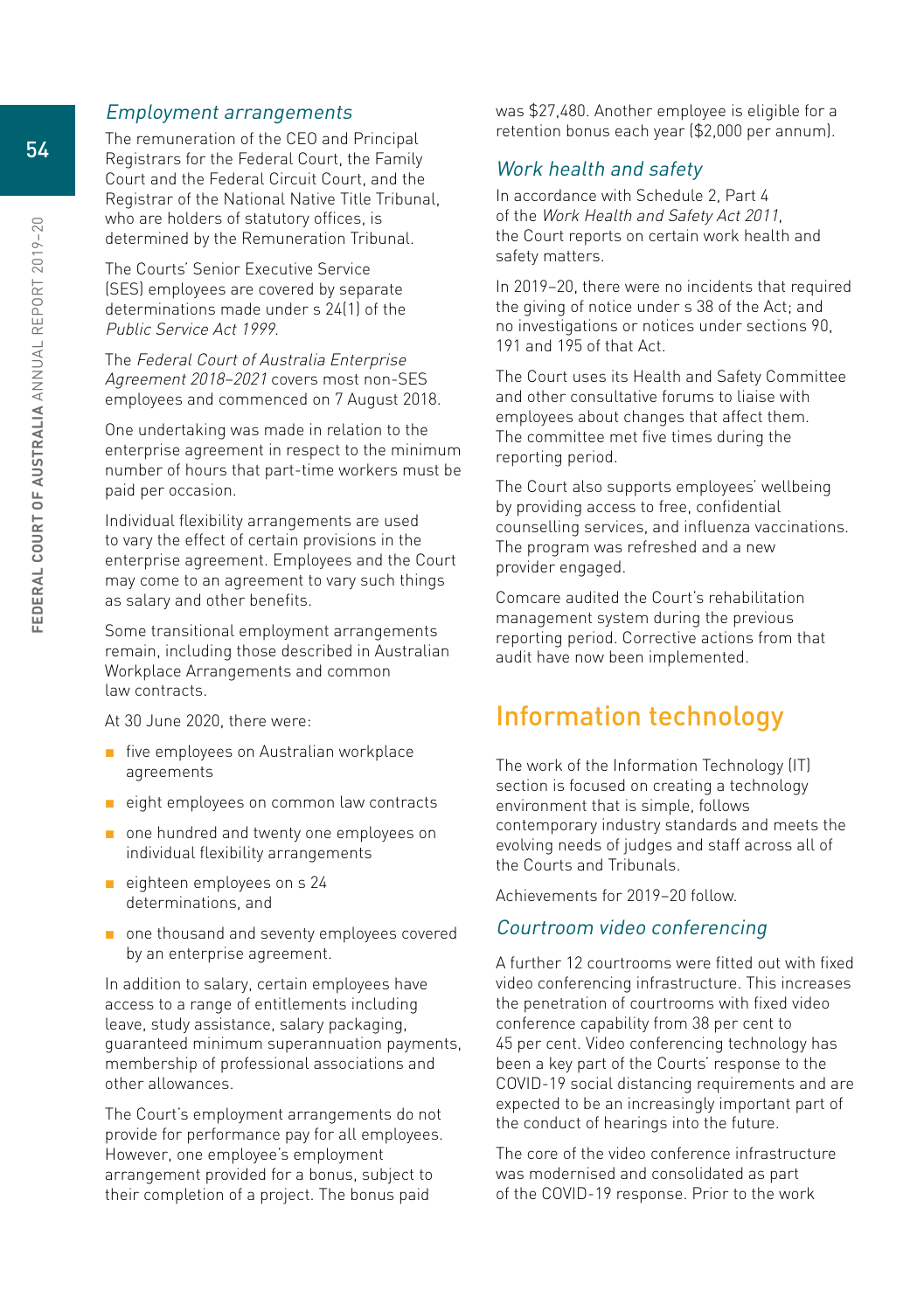being undertaken there were two separate video conference networks, both on aged infrastructure and with little or no infrastructure resilience, and both networks suffered reliability and performance issues. The new consolidated network is common to all three Courts and has significant resilience and disaster recovery engineered into the design. This platform will be used to retire aging building telephone systems in 2020–21.

# Remote access technologies

As part of a routine lifecycle upgrade program, two new remote access technologies were deployed in late 2019. These were a new CITRIX infrastructure for staff without laptop or tablet PCs, and a new virtual private network infrastructure for judges and staff with laptops or tablets. These new infrastructures were crucial to the Court's response to the COVID-19 pandemic. The services could rapidly be expanded in capacity. At their peak, there were over 1,000 simultaneous remote connections to the Court network as judges and staff worked from home.

# Microsoft Teams

As part of the response to COVID-19 pandemic, IT rapidly rolled out the Microsoft Teams collaboration product. This was deployed as part of our broader Microsoft Office 365 tenancy which supports our email and other collaboration services. Teams was used to support a virtual courtroom that enabled the Courts to continue operating during the lockdown period.

A key consideration of this virtual courtroom approach has been to ensure that transcripts could be provided to parties and that public access to hearings could be maintained. To assist in this, a third party product was integrated with Teams to allow the Court's video enabled courtrooms to connect to a Teams-based virtual courtroom. In order to facilitate access to teams for participants without sufficient information technology resources, we subscribed to the telephone dial-in option for Teams.

A key focus for 2020–21 will be to determine how Teams or other web conferencing technologies fit into the work of the Courts into the future.

# WiFi

Rollout of corporate and guest WiFi to key buildings was completed this financial year, with deployments to Darwin, Hobart, Canberra and Parramatta.

# Data centre consolidation

Throughout 2019–20, all services run from the two Canberra data centres have either been retired or relocated to the production Sydney data centre. As a result data centres have been consolidated from four to two (production and disaster recovery in Sydney). This brings to an end the network and data centre consolidation program of the corporate services merger project.

# **Websites**

The Court and Tribunal websites are the main sources of public information and a gateway to a range of online services such as eLodgment, eCourtroom, eFiling and the Commonwealth Courts Portal.

Corporate Services staff are responsible for managing and maintaining the following Court and Tribunal websites:

- Federal Court of Australia: [www.fedcourt.gov.au](http://www.fedcourt.gov.au)
- Family Court of Australia: [www.familycourt.gov.au](http://www.familycourt.gov.au)
- Federal Circuit Court of Australia: [www.federalcircuitcourt.gov.au](http://www.federalcircuitcourt.gov.au)
- National Native Title Tribunal: [www.nntt.gov.au](http://www.nntt.gov.au)
- Australian Competition Tribunal: [www.competitiontribunal.gov.au](http://www.competitiontribunal.gov.au)
- Defence Force Discipline Appeal Tribunal: [www.defenceappeals.gov.au](http://www.defenceappeals.gov.au)
- Copyright Tribunal: [www.copyrighttribunal.gov.au](http://www.copyrighttribunal.gov.au)

The websites provide access to a range of information including court forms and fees, publications, practice notes, guides for court users, daily court lists and judgments.

In the reporting year, over 16,358,984 million total hits to the sites were registered:

- Federal Court website: 4,803,107
- Family Court website: 5,331,242
- Federal Circuit Court website: 6,224,635
- National Native Title Tribunal website: 787,471\*

\*This is an estimate only as analytics were only introduced to this site on 1 August 2019.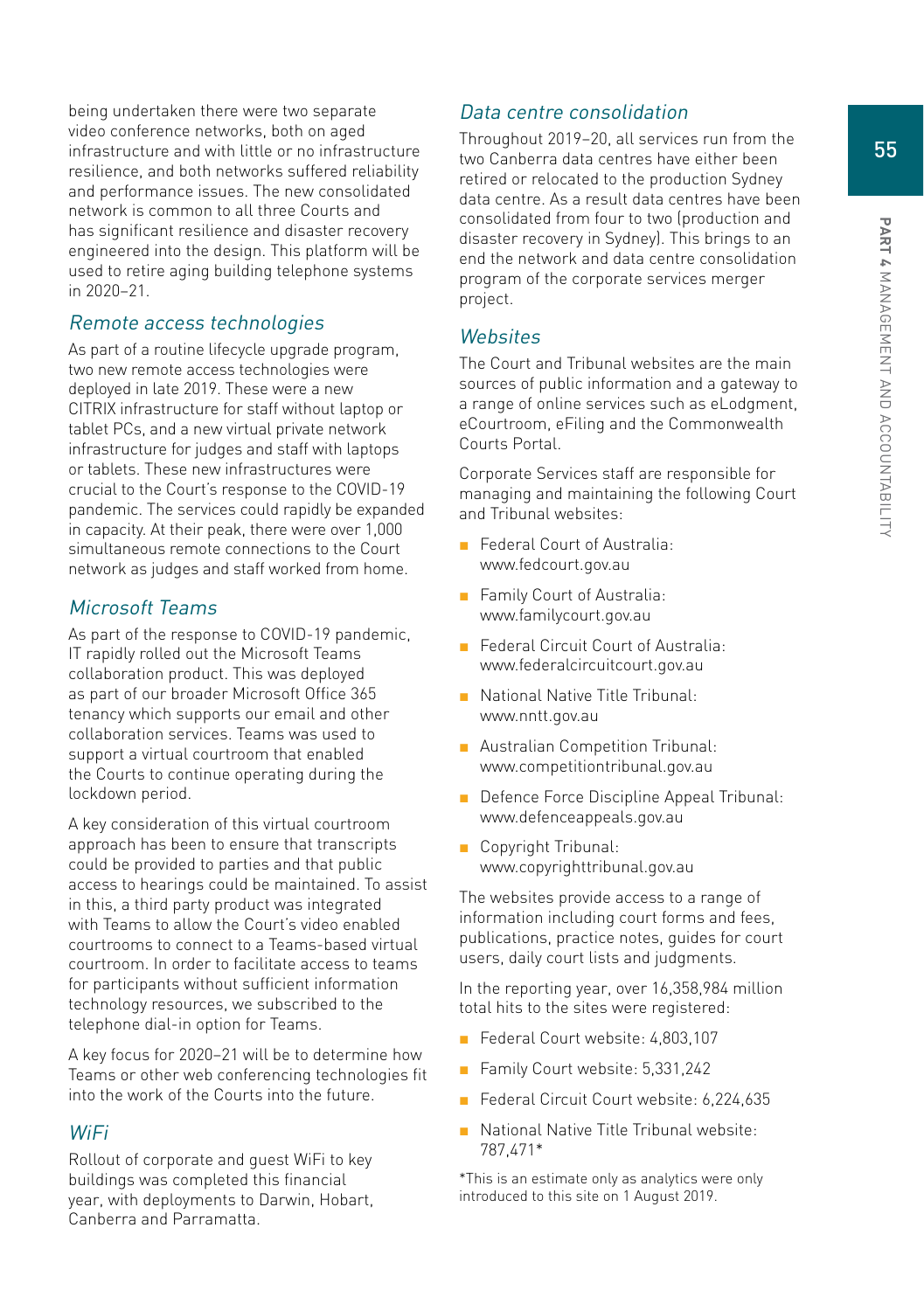There was a substantial amount of work invested in building and maintaining up-to-date dedicated COVID-19 pages on all websites. These pages include information about digital hearings, legislative changes, FAQs, information for the media, information for the profession, information for families and the latest news on Court and Tribunal operations. There were also four special measures information notes published for the Federal Court (see page 30 for more information).

In the interests of maintaining open justice during the COVID-19 pandemic, changes were made to the publication of Daily Court Lists with the inclusion of procedures for members of the public to join online hearings as observers.

In addition, other improvements and project work undertaken for the websites during the reporting year include:

- the creation of high profile online files including ABC v Kane, Application in the matter of Virgin Australia Holdings (Administrators Appointed) and Isileli 'Israel' Folau v Rugby Australia Limited & Anor
- a new judgment publishing template for the Courts
- a new redesigned homepage for the Federal Circuit Court website, which aims to improve access to information and understanding of the Court's three main areas of filing: family law, migration law and general federal law
- a continued focus on accessibility and providing more documents in accessible formats
- a new section for the Lighthouse family violence project that will commence in the Family Court and Federal Court in 2020.
- research and preparation for the commencement of a major website redevelopment project
- preparation for the introduction of Live Chat for general federal law
- ongoing improvements to court location pages to assist litigants with filing information and links to court lists.

# Access to judgments

When a judgment of the Federal Court, Family Court and the Federal Circuit Court is delivered, a copy is made available to the parties and published on Court websites. The Federal Court also publishes decisions of the Australian Competition Tribunal, the Copyright Tribunal and the Defence Force Discipline Appeal Tribunal.

The Courts also provide copies of judgments to a number of free legal information websites including AustLII and JADE, legal publishers, media and other subscribers. Judgments of public interest are published within an hour of delivery and other judgments within a few days, with the exception of family law and child support decisions which must first be anonymised. The Federal Court provides email notifications of judgments via a subscription service on the Court website.

The judgments staff of the Federal Court, Family Court and the Federal Circuit Court have been amalgamated and moved to Corporate Services to increase efficiencies in the publishing of judgments.

The need to migrate to a single judgment template for efficiency has seen the development of a new Judgment Template for all three Courts and facilitated a review of policies, practices and processes.

# Recordkeeping and information management

# Corporate coverage

Information management is a corporate service function supporting the Federal Court, Family Court, Federal Circuit Court, National Native Title Tribunal, Australian Competition Tribunal, Copyright Tribunal of Australia and Defence Force Discipline Appeal Tribunal. The Information Management team consists of four staff, one in Sydney, two in Perth and the Assistant Director in Canberra.

# Information governance

# Information framework

The information governance framework has been significantly revised. The new information framework incorporates information governance and sets out the principles, requirements and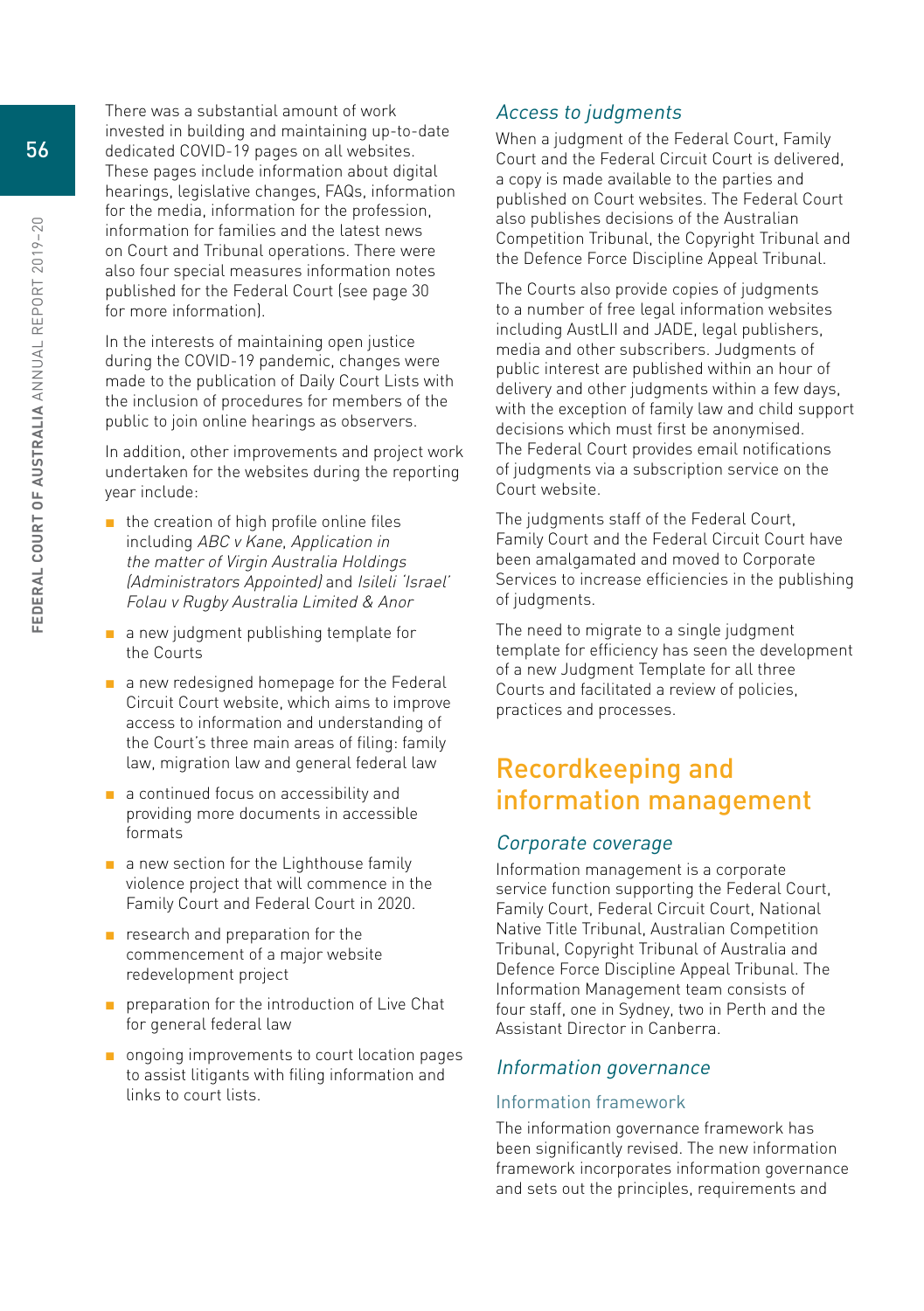57

components for best practice information management. The framework provides a robust approach to information management across the entity, recognising that the individual sections of the Court have different information needs.

The information framework is supported by policies and standards that ensure the information that is collected, stored and made accessible is tailored to those differing needs, and meets the entity's regulatory, legal, risk and operational requirements. Short training modules scripted to support the information framework are also being developed.

# Records authorities

The new combined Tribunals Records Authority was officially issued by the National Archives in June 2020. The records authority covers the National Native Title Tribunal, the Copyright Tribunal of Australia, the Australian Competition Tribunal and the Defence Force Discipline Appeal Tribunal. The combined draft Courts Records Authority will be reviewed by the National Archives of Australia in 2020–21.

# **Committees**

The Information Governance Committee met quarterly during the reporting year to monitor information governance obligations that effect the entity. The committee endorsed the Deputy Principal Registrar as the Chief Information Governance Officer. The committee focused on the development of the information framework and related policies and standards; information management training to support the framework; access provisions for Court and Tribunal case records that are required to be transferred to the National Archives of Australia; and meeting the ongoing government targets for working digitally. The committee also commenced a review of its terms of reference to ensure that it is representative of the sections of the Court and Tribunal, and that the responsibilities of the committee are appropriate.

The Records Policy Committee met bi-monthly and recommended key policy changes, including the secure disposal of storage media, the Court's digitisation standard for physical records, access provisions for native title records required to be transferred to the National Archives, and information management induction training. The committee was dissolved in February 2020, as its work has been replaced by the Information Governance Committee.

# Information management projects

# Information management system

The project to design and implement a new information management system using the Court's 'Content Server' platform commenced in May 2020. The project will consolidate the Court's three electronic document and records management systems (RecFind, eDOCS and Objective) and implement one, centralised information management system within the Court.

# Audio-visual and digital resources

A dedicated national drive has been established to store all native title audio visual and digital resources for the entity. Resources are transferred to other digital formats as required. A preservation assessment of these resources is planned for 2020–21.

# Archives and image gallery

The archives and image gallery continues to be a valuable source of information on the Court's history, including information on judges' ceremonies, transcripts, speeches, articles and portraits, photos of court buildings, court artworks, newsletters and significant other resources. The image gallery is accessible via the Federal Court intranet.

# Artworks audit

The artworks audit was completed and an asset register covering all artworks in the entity was produced. The listed artworks are available from the Court's Image Gallery.

# Information management communication

Information Management revised its intranet presence, creating a single point of access to information management policies, standards and guidelines, records authorities, and providing access to the Court's current records and information systems.

# Contract management

- The national storage and records management services contracts were extended for a further 12 months. The current contracts expire in March 2021. A new national contract will be negotiated to commence in March 2021.
- The Court is negotiating a new copyright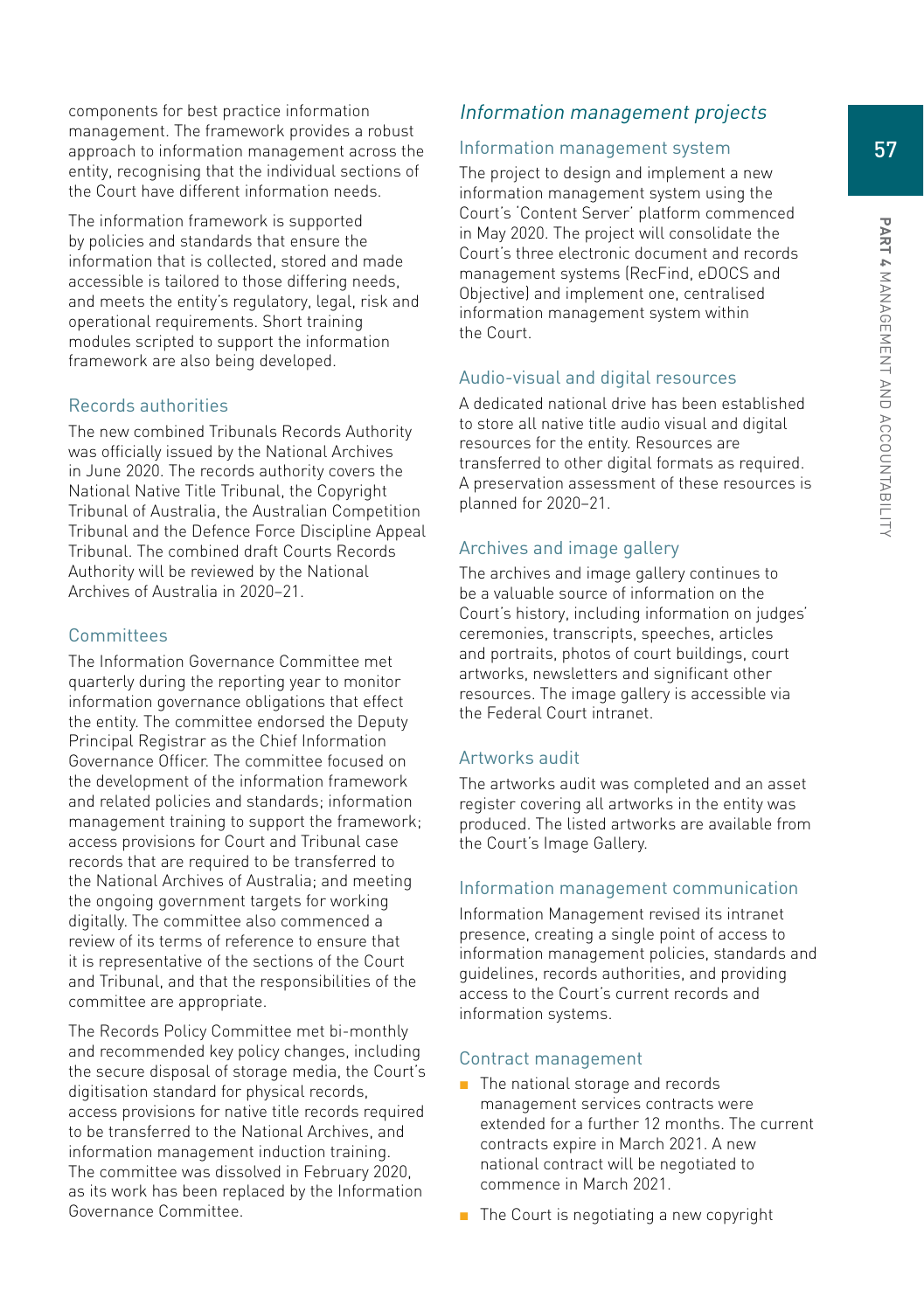agreement to cover the entity with the Copyright Agency Pty Ltd. The Court is a partner on the Department of Communication and the Arts' Agreement with the Copyright Agency. The responsibility for Copyright has moved to Library and Information Services.

# Working digitally

The Court continues to work towards the wholeof-government 2020 target to work digitally by default. This is a reportable target set by the National Archives of Australia. Progress towards this target was demonstrated by:

- increased digitisation of physical files across the Courts
- deployment of the digital court file in family law
- completing the digitisation of Family Court file lists, and
- developing a digitisation standard to enable consistent digitisation of physical items and a digital preservation standard for the preservation of born digital records and the conversion of obsolete media and formats.

# National Archives reporting

The National Archives annual check-up, reporting on digital benchmark targets, saw an improvement of 0.29 per cent on the entity's 2019 results. Improvements were made in the areas of creating, interoperability, storing, disposing and digital operations. This continued steady progress will enable the entity to achieve the whole-of-government targets.

# Transfers to the National Archives

The first documents to undergo digital transfer for the Court were the minutes and background papers of the Federal Court judges' biannual meetings. The information was transferred to the National Archives in January 2020. The transfer covered the minutes from the very first meeting on 7 February 1977 to 2007, spanning 30 years. The papers will be released for public access 30 years from the date of publication. Access will be available from the National Archives.

In May 2019, the National Archives approved the transfer of two significant Federal Court physical case matters held in the ACT registry. These matters are the first significant files to be approved for transfer under the Federal Court's Records Authority:

- (ACD) AG86/1995: Hughes Aircraft Systems International v Airservices Australia
- [NSD] NG733/1997: GEC Marconi Systems Pty Ltd T/AS EASAMS Australia v BHP Information Technology Pty Ltd

The first matter is now ready for transfer and a transfer date is being coordinated with the National Archives.

# Library and information services

The library provides a comprehensive library and information service to judges, registrars and staff of the Federal Court, Family Court and Federal Circuit Court, and members and staff of the National Native Title Tribunal.

The library collection consists of print and electronic materials and is distributed nationally, with qualified librarians in each state capital except Hobart, Canberra and Darwin. Services to Tasmania, the Australian Capital Territory and the Northern Territory are provided by staff in the Victorian, New South Wales and South Australian libraries, respectively.

In Sydney, Federal Court judges and staff are supported by the New South Wales Law Courts Library under a Heads of Agreement between the Federal Court and the New South Wales Department of Justice. The terms of this Agreement are renegotiated each year to reflect changing circumstances.

Although primarily legal in nature, the library collection includes material on Indigenous history and anthropology to support the native title practice areas, and material on children and families to support the family consultants. Details of items held in the collection are publicly available through the Library Catalogue and Native Title Infobase, which are accessible from the Federal Court website. The library's holdings are also added to Libraries Australia and Trove making them available for interlibrary loan nationally and internationally.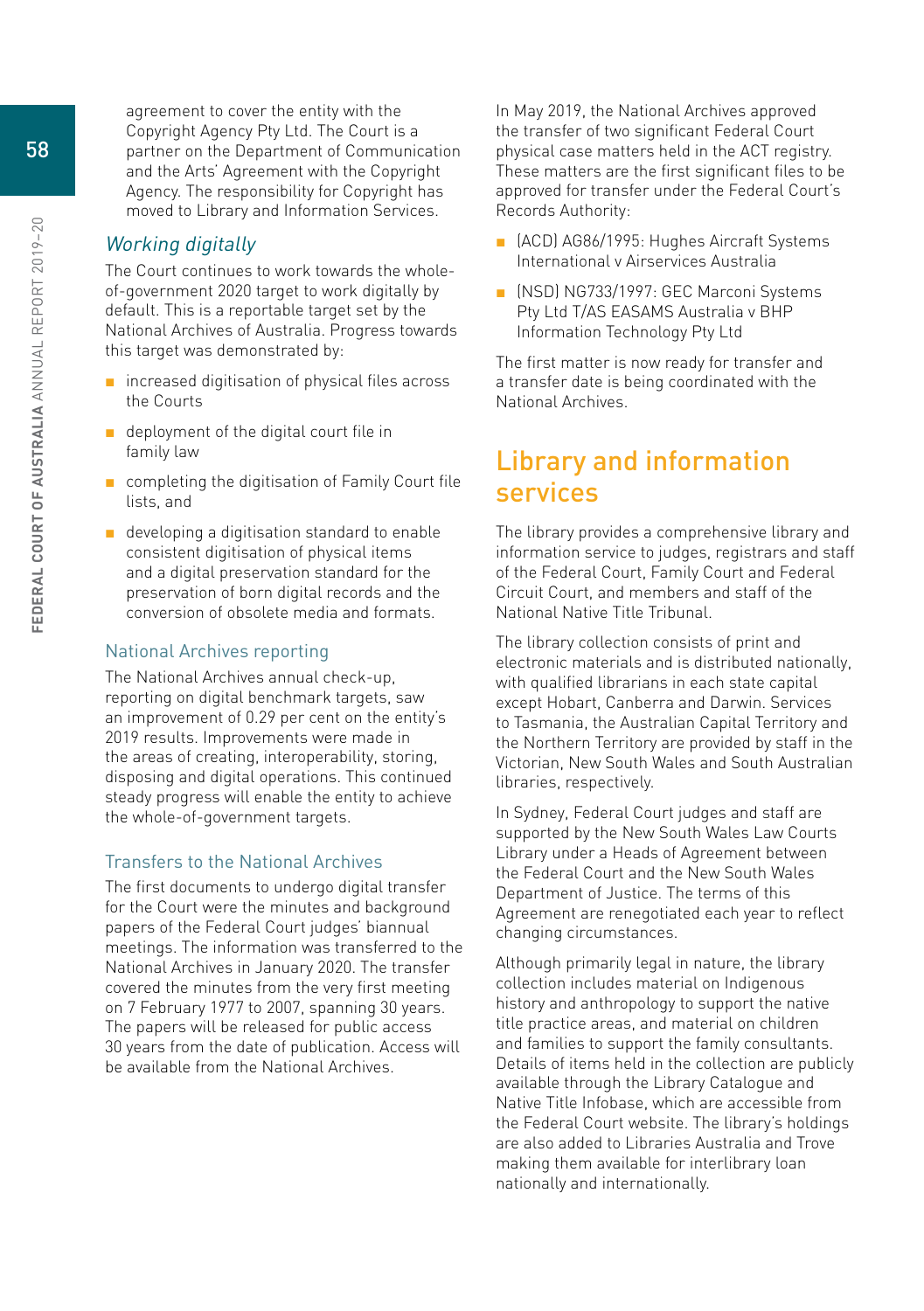The library is a foundation member of the Australian Courts Consortium for a shared library management system using SirsiDynix software. Consortium membership expanded during the year and now includes all but four Australian jurisdictions.

Services have been provided remotely during the COVID-19 pandemic, with protocols implemented to ensure hardcopy collections remain accessible. Changes to COVID-19 related legislation from all Australian states and territories were tracked by a team of librarians each day from the beginning of the pandemic and details published on the Federal Court website providing a valuable snapshot of restrictions at any point in time.

# Assistance to the Asia–Pacific region

A shipment of books was dispatched to the Supreme Court of Vanuatu and the library in Brisbane continued to provide advice and assistance to the National and Supreme Courts of Papua New Guinea to develop their library collections and services.

# Commonwealth Courts Registry Services

# Overview of Registry Services

In 2019–20, the registry services functions for the Federal Court, Family Court and the Federal Circuit Court were amalgamated into a new program under Outcome 4 (Program 4.2) known as the Commonwealth Courts Registry Services (also known as Court and Tribunal Services).

This initiative provides the Courts with the opportunity to shape the delivery of administrative services across the entity in a more innovative and efficient manner.

A focus on maximising registry operational effectiveness through streamlined structures and digital innovations will significantly contribute to the future financial sustainability of the Courts.

The creation of Registry Services provides the Courts with the opportunity to identify ways to improve the services delivered to judicial officers, the litigants and the public more broadly.

A national approach ensures that the quality and productivity of registry services is the very best it can be, through building consistency in registry practice across all Court locations.

# **Objectives**

The objectives of Registry Services are to:

- provide a high level of support for the judiciary and court users through a national practice-based framework
- maximise operational effectiveness through streamlined structures and digital innovations
- develop an organisational structure that promotes flexibility and responsiveness to new opportunities and demands, and
- support the Courts to take full advantage of the benefits of the Digital Court Program.

# Purpose

The purpose of Registry Services is to provide efficient and effective services to the Commonwealth courts and tribunals and its users.

# Registry services management structure

A new national management structure was finalised during the reporting year.

The Executive Director, Court and Tribunal Services has overarching responsibility for the delivery of registry services and leads the design and delivery of improved case management and administrative services across the Courts and the Tribunal. The Executive Director, Court and Tribunal Services reports to the CEO and Principal Registrar of the Federal Court.

Directors of Court Services report to the Executive Director, Court and Tribunal Services. They lead and manage the Courts' registry operations and resources in their respective regions, as well as contribute to continuous business improvement across three national streams: client services, digital services and court operations. Directors of Court Services work collaboratively with national service managers and other directors to lead and manage multi-disciplinary teams delivering a range of customer-driven professional and business support services to ensure national service excellence. The development and maintenance of key relationships with

Management

and

accountability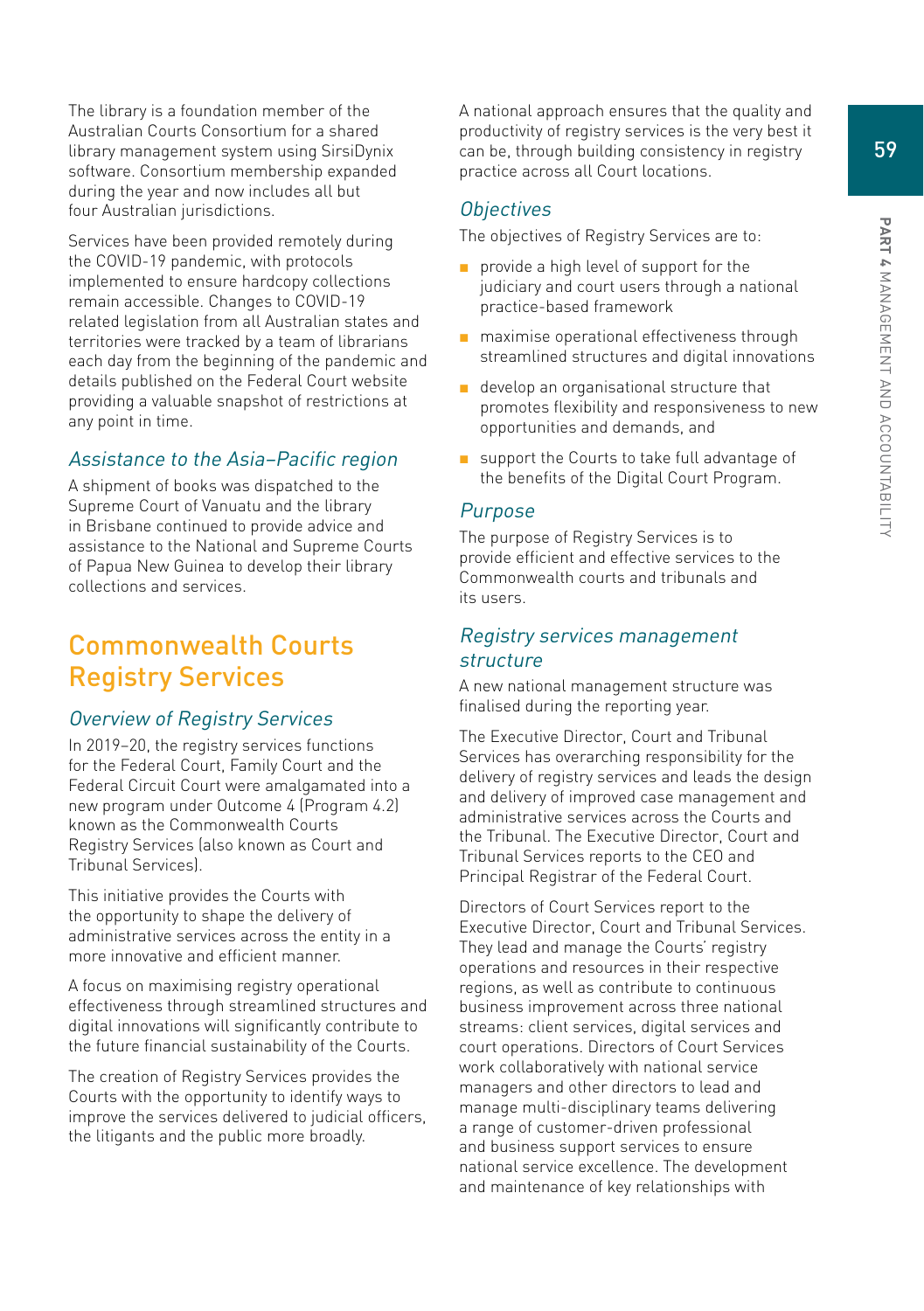Aboriginal and Torres Strait Islander peoples, culturally diverse community groups and support services is an important responsibility of the role and ensures that all Court services recognise the needs of our client groups.

Managers of Court Services report to the Director of Court Services in their respective region and are responsible for leading and managing the Courts' registry operations and resources in their location in accordance with the Courts' strategic and operational plans and national service standards. Liaising with the judiciary of all Courts in their location, they ensure that the judiciary are well supported in Chambers and in Court, and that the delivery of court services are consistent, responsive to client needs and provided in a courteous, timely and efficient manner.

Judicial and Registry Services Team Leaders report to the Director of Court Services in their respective region and are responsible for delivering high quality case management, courtroom and chambers support to judicial officers (including training and development of associates) and registry services to clients, legal practitioners, registrars, family consultants and community groups that support court users. They have oversight of judicial and registry services in their location, and provide information on appropriate avenues for addressing client needs, and recommending appropriate options for effective resourcing and services for the Courts.

The Manager National Enquiry Centre (NEC) reports to the Executive Director, Court and Tribunal Services and is responsible for the strategic and operational management of the Courts' National Enquiry Centre based in Parramatta. This position has responsibility for managing the team handling first-level enquiries related to Family Law matters received via phone, email and live chat. In collaboration with national and local managers, the NEC manager is an important driver and contributor to the identification of business and process enhancements linked to the delivery of improved customer interactions with the Courts and meeting service level standards associated with enquiries handling.

# Court and Tribunal registries

The key functions of Court and Tribunal registries are to:

- provide information and advice about court procedures, services and forms, as well as referral options to community organisations that enable clients to take informed and appropriate action
- ensure that available information is accurate and provided in a timely fashion to support the best outcome for clients
- encourage and promote the filing of documents and management of cases online through the Portal
- enhance community confidence and respect by responding to clients' needs and assisting with making the court experience a more positive one
- monitor and control the flow of cases through file management and quality assurance
- schedule and prioritise matters for court events to achieve the earliest resolution or determination, and
- manage external relationships to assist with the resolution of cases.

The service delivery principles of Registry Services are to provide services that are:

- Safe and easy to access: all processes and services are streamlined so that they prioritise user safety and ease of access.
- Consistent and equitable: the level of service available to users is consistent irrespective of the location.
- Timely and responsive: services should meet the needs of each user and be delivered in a timeframe considered to be reasonable.
- Reliable and accurate: Courts and tribunals must have full confidence that the information provided by staff can be relied upon by the user.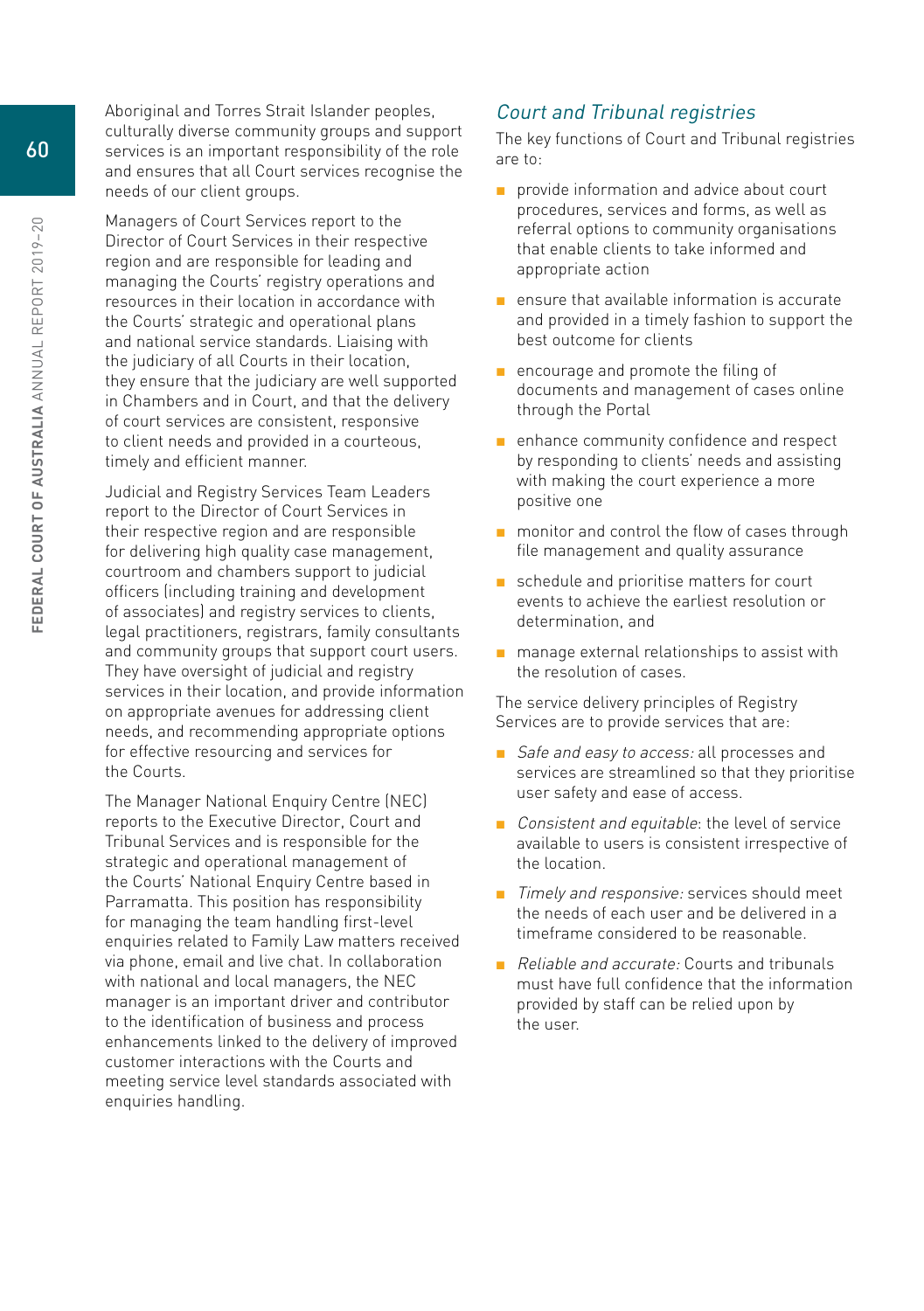Figure 4.1 below provides an overview of the registry services management structure. Figure 4.1 below provides an overview of the registry services management structure.



# Figure 4.1: Registry Services national management structure, 30 June 2020 Figure 4.1: Registry Services national management structure, 30 June 2020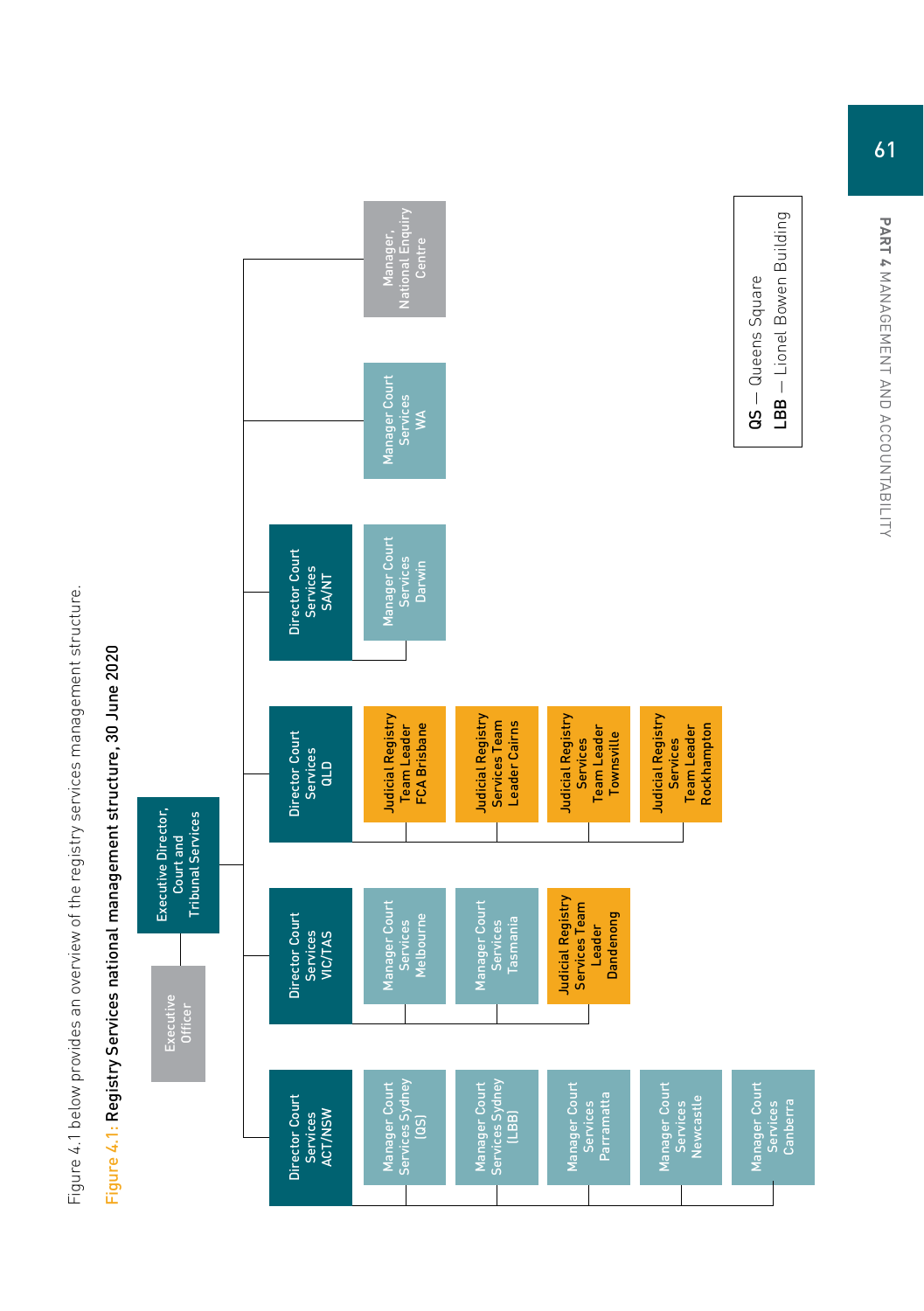# Registry Services locations

There are eight general federal law registries located in every state and territory.

Family law services are provided in 18 registries located in every state and territory (except Western Australia).

Three sites – Canberra, Darwin and Hobart – provide cross-jurisdictional services for general federal law and family law registry services.

# The work of Registry Services in 2019–20

Registry Services has three main performance criteria:

#### 1. Correct information

 $\Box$  Less than 1 per cent of enquiries result in a complaint about registry services.

#### 2. Timely processing of documents

- 75 per cent of documents processed within three working days.
- 90 per cent of documents processed within five working days.

#### 3. Efficient registry services

 $\Box$  All registry services provided within the agreed funding and staffing level.



Figure 4.2: Registry Services location map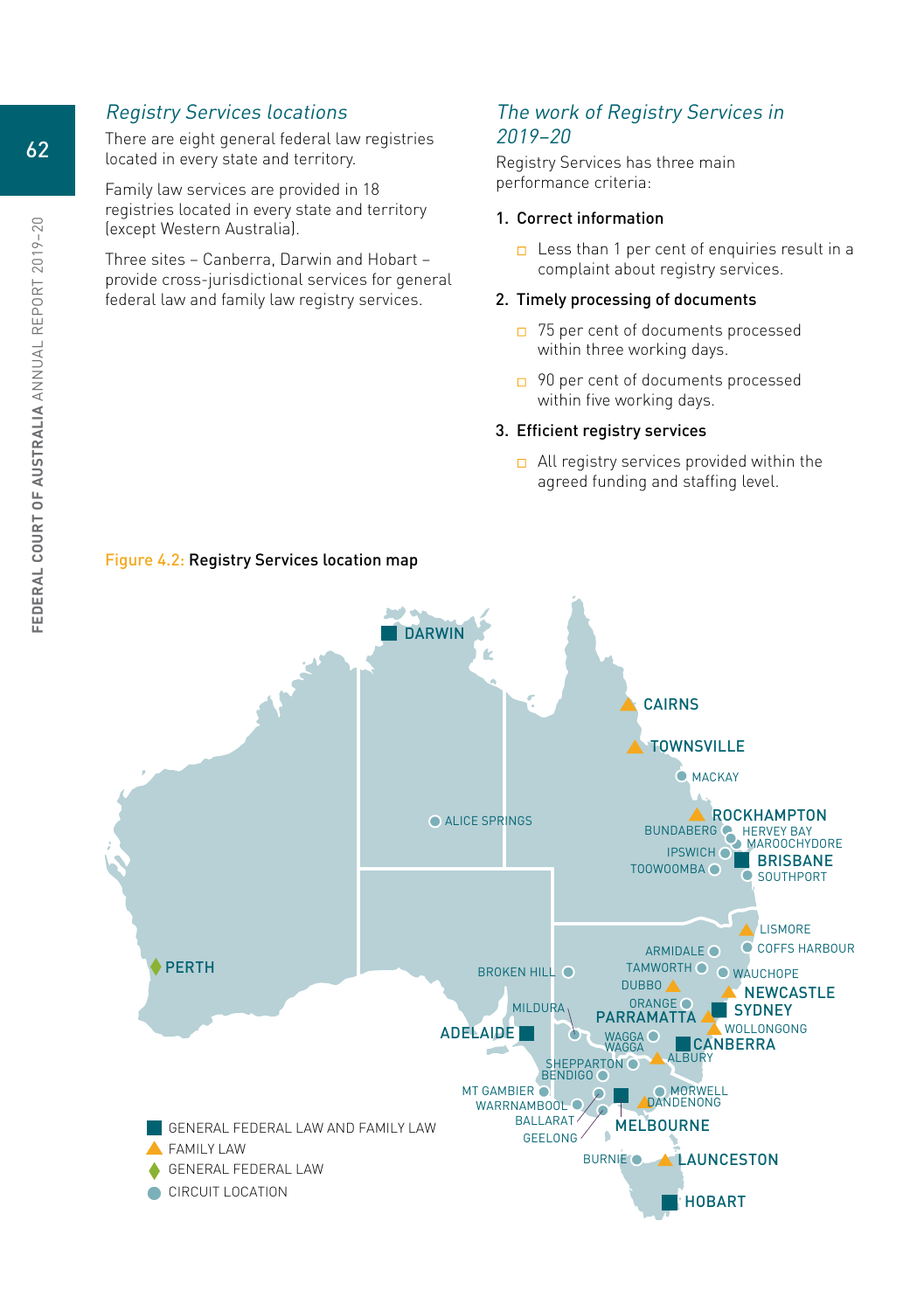# Snapshot of 2019–20 performance against targets

# Table 4.4: Snapshot of Registry Services performance against targets, 2019–20

| <b>CORRECT INFORMATION</b>                                                          |                                                                                       |                      |
|-------------------------------------------------------------------------------------|---------------------------------------------------------------------------------------|----------------------|
| <b>TARGET</b>                                                                       | <b>RESULT 2019-20</b>                                                                 | <b>TARGET STATUS</b> |
| Less than 1 per cent of enquiries result<br>in a complaint about registry services. | .004 per cent of enquiries resulted in a<br>complaint about registry services         | Target met           |
| TIMELY PROCESSING OF DOCUMENTS                                                      |                                                                                       |                      |
| 75 per cent of documents processed<br>within three working days.                    | 97.8 per cent of documents were<br>processed within three working days                | Target met           |
| 90 per cent of documents processed<br>within five working days.                     | 98.4 per cent of documents were<br>processed within five working days                 | Target met           |
| <b>EFFICIENT REGISTRY SERVICES</b>                                                  |                                                                                       |                      |
| All registry services provided within the<br>agreed funding and staffing level.     | All registry services were provided within<br>the agreed funding and staffing levels. | Target met           |
|                                                                                     |                                                                                       |                      |

Registry Services staff nationally manage an average daily workload of:

- 3,400 enquiries
- 3,100 lodgments (including initiating applications and supplementary documents)
- 330 subpoena lodgments and inspection requests, and
- 20 safety plan requests.

Registry Services staff also process urgent enquiries and applications and are regularly at the front line dealing with difficult issues and supporting a diverse range of clients with different needs both professionally and courteously. These include supporting the most vulnerable clients by creating and managing safety plans and ensuring people from non-English speaking backgrounds are suitably supported.

# Financial management

In 2019–20, Registry Services performed within its overall budgeted allocation of \$30,445,000 by 3 per cent, primarily due to COVID-19 related savings in supplier expenditure.

# Document processing

Registry Services has two performance targets relating to the timely processing of documents.

- 1. 75 per cent of documents processed within three working days.
- 2. 90 per cent of documents processed within five working days.

Registries receive and process applications lodged at registry counters, via eFiling and in the mail Registry Services staff processed approximately 860,000 applications and supplementary documents in 2019–20.

Overall, family law filings have remained relatively consistent in volume for 2019–20. However, high volume, resource demanding applications such as applications for consent orders and divorce applications have increased by 7 per cent (14,908) and 3 per cent (45,886) respectively. Subpoena management, including the filing of subpoenas, notices of request to inspect and notices of objection, has decreased by 6 per cent (from 89,187 in 2018–19 to 81,444 in 2019–20). Major causes of action in federal law have decreased overall by 8 per cent in 2019–20.

# **Enquiries**

Staff working on the counters in both federal law and family law registries handle general enquiries, lodge documents relating to proceedings, provide copies of documents and/ or orders and facilitate the viewing of court files and subpoenas. Registry Services staff provide an efficient and effective service when dealing with litigants in person and the legal profession face-to-face at counters across Australia.

Approximately 835,000 enquiries are made to the court and tribunals each year, with almost half of these enquires being handled by the National Enquiry Centre. A 28 per cent decrease in counter enquiries compared to 2019–20 was expected given the restrictions resulting from COVID-19 and the closure of registry counters since March.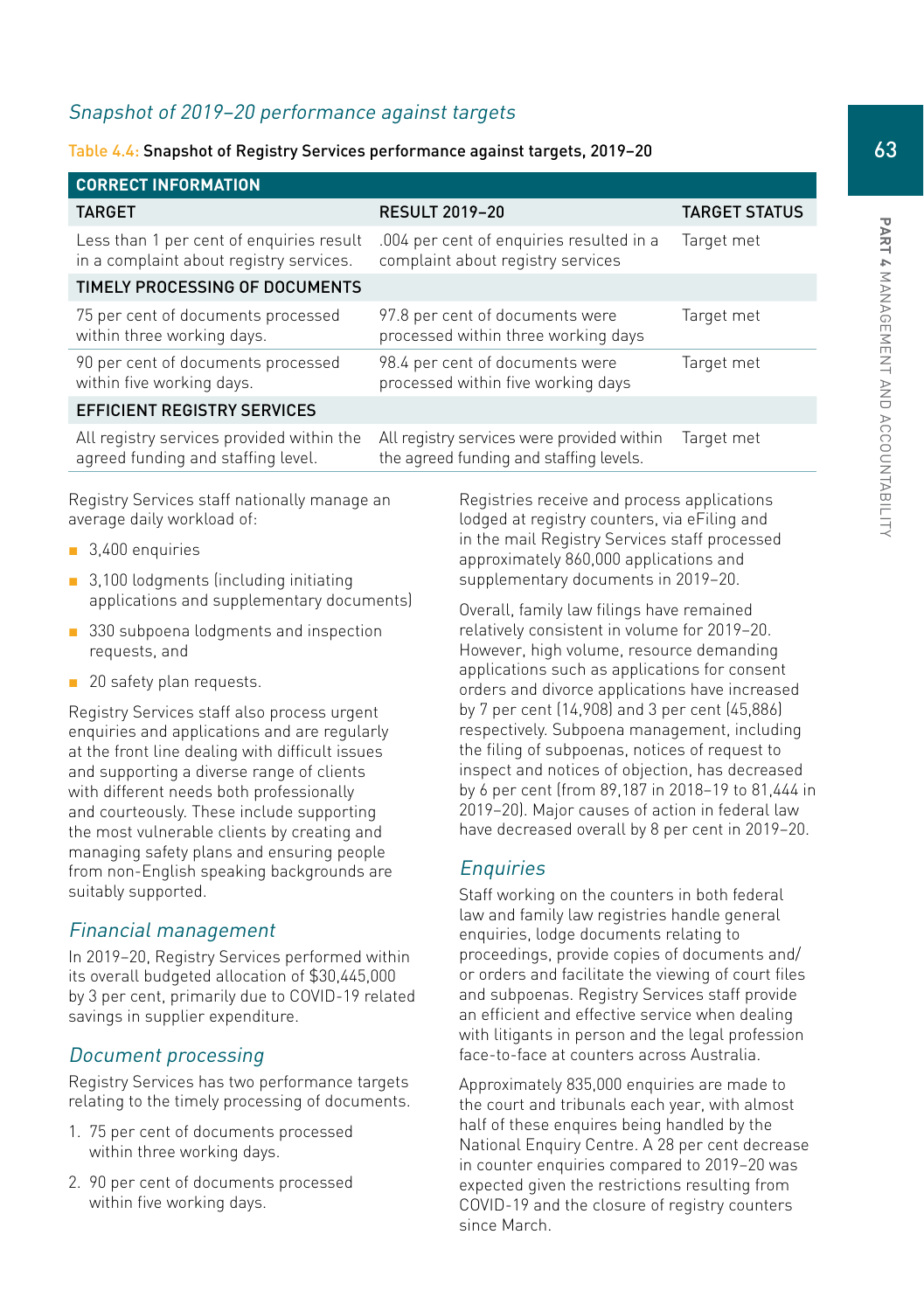# Family law enquiries

Registry Services staff handle counter enquiries in each location. Court users, and sometimes the National Enquiry Centre, also send enquiries directly to family law court locations via email. These enquiries are usually case-specific or require some form of local knowledge or decision. There are 18 family law courts across the country.

# General federal law enquiries

Enquiries relating to general federal law matters are managed by Registry Services staff at each general federal law location separately. There are five general federal law locations each with their own counters and three with shared counters. They each have their own phone, email and fax contact details for enquiries.

Some registries also provide additional services to support other Courts and Tribunals:

- The New South Wales District Registry provides registry services to the Copyright Tribunal, the Defence Force Discipline Appeal Tribunal and the Australian Competition Tribunal and the Court of Norfolk Island.
- The Queensland registry provides registry services to the High Court of Australia, the Copyright Tribunal, and the Defence Force Discipline Appeal Tribunal.
- The South Australian registry provides registry services to the High Court of Australia, Australian Competition Tribunal, Copyright Tribunal of Australia, and the Defence Force Discipline Appeal Tribunal.
- The Victorian registry provides registry services to the Australian Competition Tribunal and the Defence Force Discipline Appeal Tribunal.
- The Western Australian registry provides registry services to the High Court of Australia, the Australian Competition Tribunal and the Defence Force Discipline Appeal Tribunal.

# **Complaints**

There were a total of 38 complaints in relation to Registry Services during 2019–20. The number of complaints is relatively small, being less than .005 per cent of the total number of enquiries and significantly less than the performance target of 1 per cent.

# Local registry consultation

Registry Services staff continue to regularly engage with numerous external groups such as local family law pathways networks, legal aid, bar associations and law societies, local practitioners and practitioners' associations, community legal centres, family relationship centres, community organisations and support groups, child protection agencies, family violence committees and organisations, state courts, universities and police services. Registries also continued to work with the Family Advocacy and Support Services program, with the aim of enhancing their presence in the registries. In addition to those providers of legal advice already listed, registry services staff also regularly engage with organisations who provide information to litigants requiring assistance with general federal law, such as the Consumer Action Law Centre, Justice Connect, LawRight, and providers of financial counselling and advice on migration matters.

# Public education and engagement

The Court engages in a range of strategies to enhance public understanding of its work, and the Court's registries are involved in educational activities with schools and universities and, on occasion, with other organisations that have an interest in the Court's work. The following highlights some of these activities during the year.

The Court hosted many work experience students across multiple registries. Students are given a program that exposes them to all areas of the Court's operations over the course of one week. School visits and educational tours were down this year due to risks associated with COVID-19.

The Court's support for and work with schools and universities continued through the year.

■ The Victorian registry hosted a number of moot courts for La Trobe University, Freemasons Victoria, Melbourne Law School, University of New England, Victoria University, King & Wood Mallesons and the International Commission of Jurists Victoria. The registry also hosted the CIArb Australia Pre-Moot Grand Final, the Sir Harry Gibbs Constitutional Law Moot, the Victorian Bar Witness Examination Competition, Foley's List First Year Witness Exam Competition, Australian Bar Association Advanced Advocacy Intensive and the Commercial Bar Association Annual Drinks.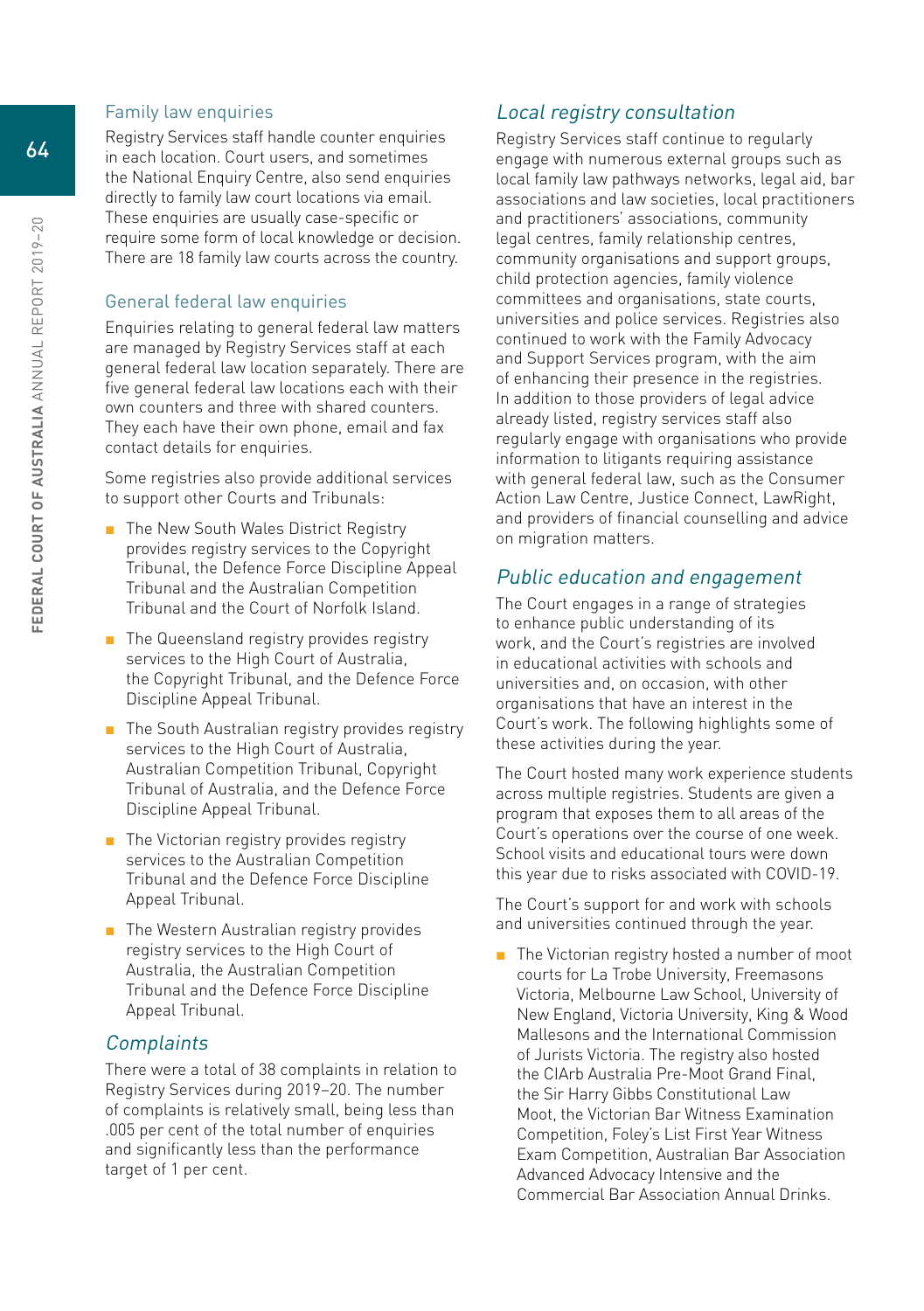- The New South Wales registry hosted three moot courts for the University of New England and one for the University of Technology Sydney. The registry also had a work experience placement program running in August, September and November 2019.
- The Queensland registry hosted the Aboriginal and Torres Strait Islander Students' moot competition, the Griffith Law School alumni event, the Queensland intervarsity law competition, and the Queensland University of Technology (QUT) mooting team. In November 2019, the Queensland registry hosted two visits from year 12 students and teachers from the Southern Cross Catholic College.

# Overseas delegations

Registries regularly host visiting delegations from overseas courts who are interested in learning more about the Court's operations. This year, visiting delegation numbers were down due to the COVID-19 pandemic, however the following visits occurred:

- Australian Capital Territory the Canberra registry hosted a visit from Manami Takekoshi, a Family Court Investigating Officer from Osaka Family Court of Japan, who is also an ANU College of Law Visiting Fellow. Ms Takekoshi held discussions with the Senior Family Consultant, the Registrar and observed His Honour Justice Gill's matters. Ms Takekoshi is the equivalent of a family consultant in Japan and during her fellowship, she was undertaking a comparative study in relation to the courts' approaches to parenting.
- New South Wales in August 2019, the registry hosted a lunch for a visiting delegation of judges from Hong Kong.
- Victoria in August/September 2019, the registry hosted a visit from Sir Nicholas Blake QC, a retired judge of the High Court of England and Wales. In December 2019, the Victorian registry hosted a delegation from the International Labour Organisation of Malaysia.

# National Enquiry Centre

The National Enquiry Centre (NEC) has been in operation since 2006 as the centre for family law enquiries in the Family Court and Federal Circuit Court. The NEC provides the national entry point for approximately 35,000 phone, email and live chat enquiries per month.

The NEC's responsibilities include:

- first telephone contact to the courts via the 1300 number
- first email contact to the courts via enquiries@familylawcourts.gov.au and support@comcourts.gov.au
- first contact to the courts via live chat
- a large proportion of telephone and email contacts from existing parties, lawyers and other court stakeholders
- support for users of the Portal including the Family Court of Western Australia and the Federal Court
- after hours service
- printing of event-based fee statements
- processing of proof of divorce requests, and
- Twitter notifications of procedural and registry information.

Due to the impacts of COVID-19, Registry Services introduced general federal law enquiries into the NEC as a mechanism to continue to service the public throughout what has been deemed an unprecedented operational environment. During a one month pilot – from 28 April 2020 to 29 May 2020 – the NEC responded to approximately 98 phone and 259 live chat general federal law enquiries.

Enquiries are received via three public channels: telephone via the 1300 number; emails; and live chat. The NEC's focus is to provide parties and stakeholders with appropriate information as efficiently and simply as possible through these channels.

Callers to the 1300 number are provided with general background and support information in a welcome message before being placed in a queue for the next available operator. Phone enquiries to the NEC have been declining for the past ten years, with email and live chat channels increasing in popularity, although phone enquiries have increased in 2019–20, primarily due to COVID-19. Portal support was also a major factor contributing to the work of the NEC in 2019–20.

Emails and live chats are monitored by staff trained in responding to written requests. Live chat volumes are estimates only, based on manual counts.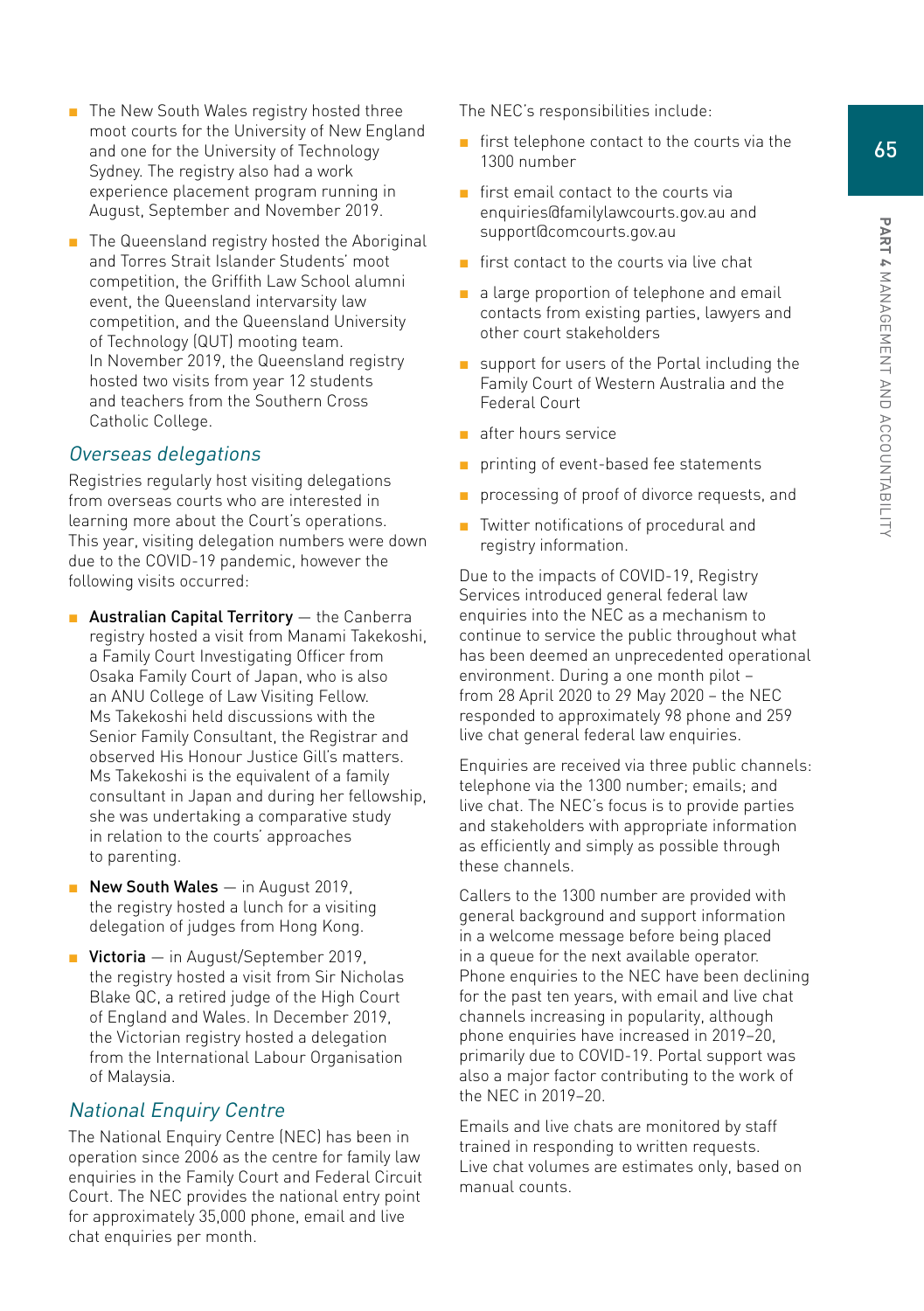The NEC regularly refers parties to various stakeholders including 1800 Respect, Family Relationships Advice Line (FRAL), legal aid, government agencies and community legal centres. The NEC maintains a close relationship with FRAL and legal aid centres and regularly consults with them.

The NEC continued its commitment to support staff in their work. It encourages a collaborative workplace by:

- providing ongoing coaching and training
- enhancing wellbeing by providing ergonomic training assessment to all staff
- providing peer support and mentoring
- ensuring information and knowledge management systems are up-to-date, and
- holding regular meetings with staff to provide a two-way process of information flow.

# Summary of NEC performance in 2019–20

- The NEC received a total of 275,052 phone calls (an increase from 260,844 in 2018–19).
- Callers waited an average of 15 minutes and 16 seconds for their call to be answered (compared to 14 minutes in 2018–19).
- The average length of a call was six minutes and 36 seconds (compared to six minutes and 24 seconds in 2018–19).
- Of the calls received by the NEC, 46,752 calls were for Portal support – an increase of 180 calls from 2018–19.
- An average of 74 calls a month were transferred to a family law registry. NEC staff are aware of the importance of completing transactions at the first point of contact and only transfer calls when absolutely necessary.
- 204 calls were received to the after-hours service.
- 43 per cent of calls were abandoned while queued.
- 75,192 live chats were received in 2019-20, an average of 296 per day (an increase from 62,256 (or 246 per day) in 2018–19).
- 9696 proof of divorce requests were processed.

# Registry Services initiatives in 2019–20

# COVID-19

While the impacts of COVID-19 were felt throughout the community, the ability of Registry Services to respond flexibly and quickly to changes in the Courts' operational environments saw many changes and initiatives successfully introduced throughout the reporting period. These include:

- business continuity testing and planning
- changed registry practices to support an increase in digital hearings
- changes to eFiling and eLodgment arrangements
- changes to subpoena viewing
- training of staff to support new processes.

Registry Services staff supported these initiatives by:

- developing a quide to support litigants seeking assistance in the use of eLodgment, particularly for FCC migration applications
- providing dedicated support to the judiciary to ensure continuity of registry operations and prospective and current litigants' access to justice
- providing national courtroom allocation to support new digital hearing initiatives
- developing practice guides to support the profession, litigants and witnesses on how to appear in digital court proceedings
- supporting an external company engaged to review Court buildings to ensure that appropriate social distancing protocols were in place to mitigate the risk of infection to staff and the public and installing social distancing markers at all registry locations to support revised face-to-face protocols.

| <b>TARGET</b>                       | $2015 - 16$ | $2016 - 17$ | $2017 - 18$ | $2018 - 19$ | $2019 - 20$ |
|-------------------------------------|-------------|-------------|-------------|-------------|-------------|
| Phone calls                         | 286.476     | 288.276     | 272.040     | 260.844     | 275.052     |
| Live chats                          | 66.336      | 95.424      | 91.704      | 62.256      | 75.192      |
| Proof of divorce requests processed | 12.348      | 13.344      | 11.880      | 10.656      | 9.696       |
| Calls for Portal support            | 28.584      | 30.180      | 36.636      | 46.572      | 46.752      |

# Table 4.5: National Enquiry Centre workload statistics, 2015–16 to 2019–20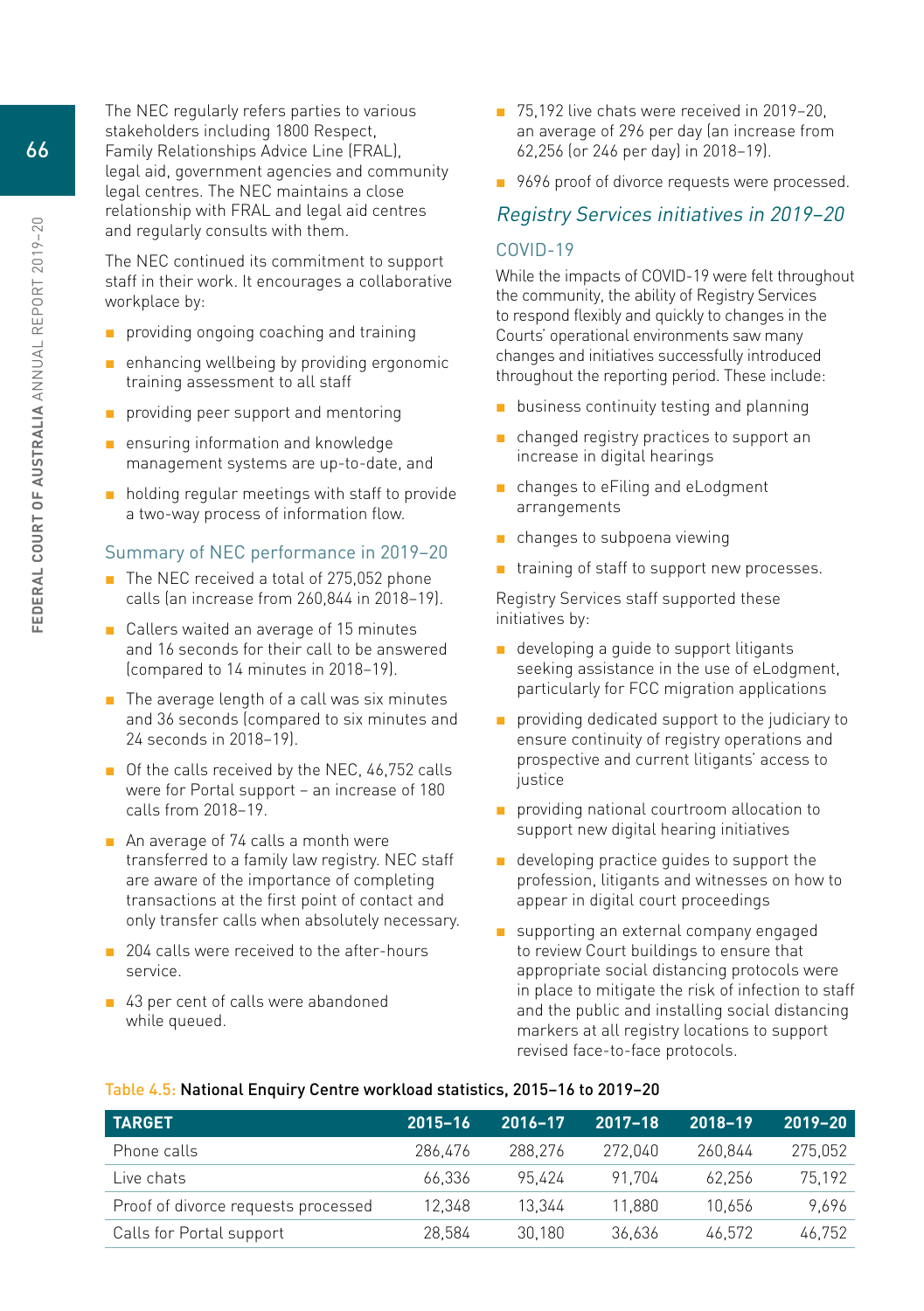# Digital Court File

On 19 April 2020, the Digital Court File was successfully deployed across the Family Court and the Federal Circuit Court and is now the official court record for all new family law files.

The Digital Court File supports the Courts' ongoing modernisation agenda and enhances support for in-court technology and digital hearings. The Digital Court File is a repository for the electronic storage of documents, which allows the courts to transition from paper to digital court files.

One of the realised benefits of the Digital Court File is that the file may be accessed by several staff at the same time, resulting in all documents being instantly available and reduces the need to wait for another person to finish with a hard copy file.

The Digital Court Program is part of the Government's broader digital transformation agenda and was announced as part of the Streamlining and Improving the Sustainability of Courts budget package. It also aligns with the Attorney-General's Department's strategic priority to Maintain an efficient and effective Commonwealth justice system.

Registry Services staff:

- provided subject matter experts to train all family law staff and provided ongoing support during implementation
- support chambers in the transition from physical to digital files, and
- modified procedures in order to take advantage of the capabilities of the Digital Court File.

# Leadership forums for managers and team leaders

The Directors of Court Services participated in a planning session in November 2019 to collaborate and share knowledge, and to discuss the strategies, priorities and the realignment of Registry Services to support the work of the three courts. The group reviewed service delivery principles, including how services are delivered, the resources required to deliver the services, and the priorities for the next 12 months.

# Registry Services training

In 2019, an initiative was launched to provide training for Registry Services staff in the following areas: family violence, cultural competency and access to justice for people with a disability. The training was designed to support staff to develop the knowledge, skills and awareness to work effectively and appropriately with clients and respond to barriers that can prevent a person from accessing justice in the Family Law Courts. Training completion rates at the time of finalising this report were as follows: Access to justice for people with a disability (52 per cent); cultural competency (64 per cent); and family violence (71 per cent).

In May 2020, a series of migration training sessions were conducted for any registry staff member who supports the practice area of migration in any capacity. The training focused on the acceptance and processing of documents lodged for individuals applying for protection visas and how to ensure an applicant's anonymity and confidentiality is maintained throughout the proceedings.

# Enquiries management review

The Enquiries management project was launched to address recommendations from the FCA enquiries audit report and the NEC review. It aims to improve the handling of enquiries to all three courts by enhancing the capacity and capability of the NEC to assist court users; reducing organisations risk relating to business continuity, processes and systems; and improving the management of workload across all court locations and registries.

Planned project outputs are the implementation of robust enquiries management technology, consistent national enquiries knowledge collateral, and an agile enquiries management model capable of adjusting to meet the necessary service demands. These outputs will enable an improved ability to measure service performance, simplified enquiry channels available to court users, nationally consistent enquiries service structures and practices, and an enquiries management model supported by technology which reduces organisational risk. Implementation of the project initiatives has commenced and will continue into the second half of 2020.